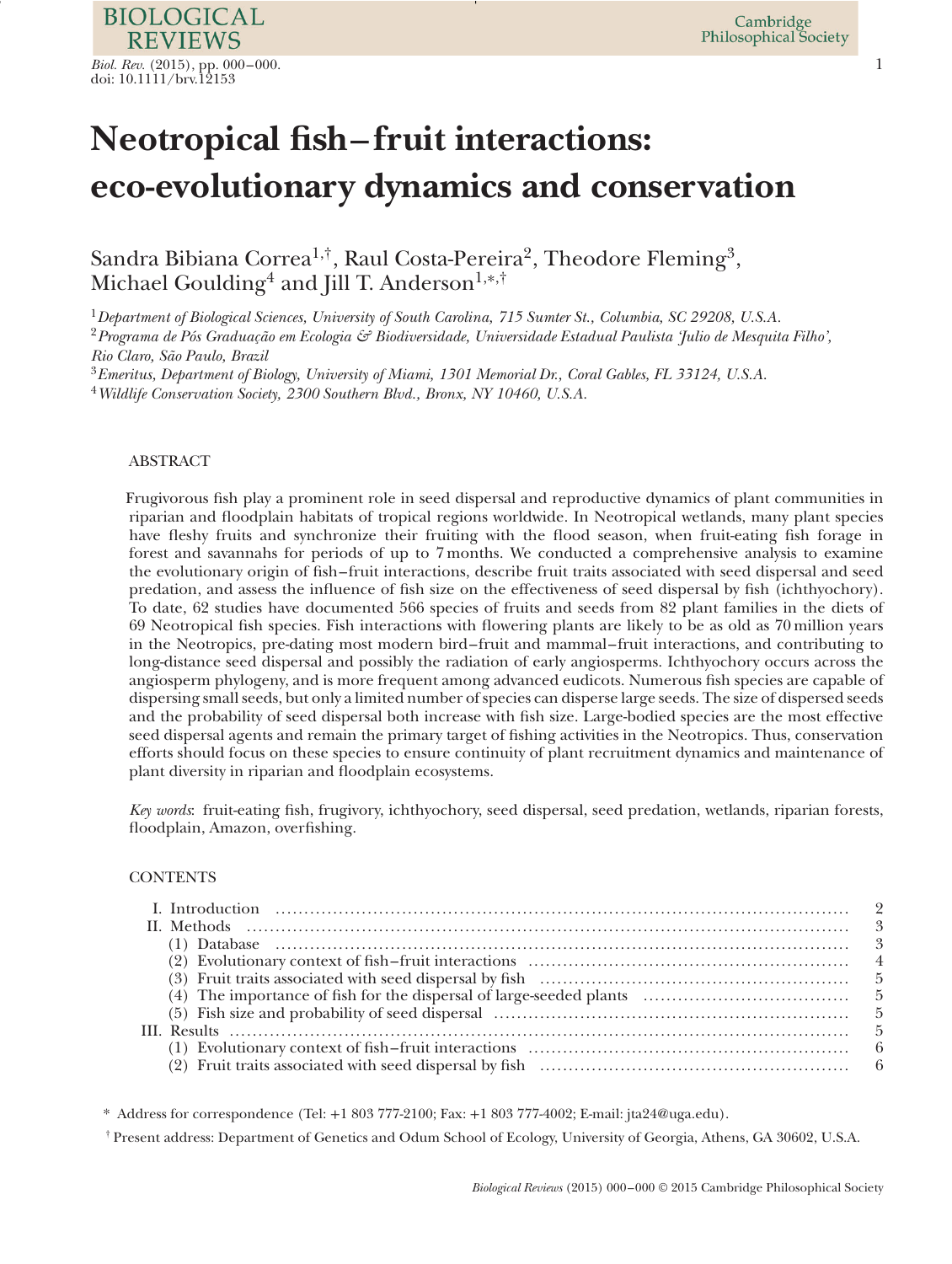# **I. INTRODUCTION**

Frugivory is a key plant–animal interaction that contributes to the maintenance of biological and functional diversity in tropical and temperate plant communities (Stevenson, 2011; Aslan *et al.,* 2013; Harrison *et al.,* 2013). Through their roles as seed dispersers and predators, frugivorous vertebrates infuence plant recruitment dynamics (Wang & Smith, 2002; Howe & Miriti, 2004), distribution patterns and genetic variability (Godoy & Jordano, 2001; Godinez-Alvarez & Jordano, 2007). Frugivores can exert signifcant natural selection on fruit morphology, colour, and nutrient composition, and on the magnitude of covariation among fruit traits (Valido, Schaefer & Jordano, 2011). In response to selection mediated by frugivores, angiosperm lineages have evolved substantial variation in the phenotypes of fruits (Lomascolo *et al.,* 2010; Valido *et al.,* 2011).

Until recently, the evolutionary origin and ecological relevance of frugivory and seed dispersal by fsh received only minimal consideration (Correa *et al.,* 2007), as these processes are classically associated with birds and mammals (Herrera, 2002; Fleming & Kress, 2013). Fishes evolved prior to birds and mammals (Helfman *et al.,* 2009) and likely were the frst vertebrates to disperse seeds. Indeed, the diversity and distribution patterns of Carboniferous plants with large diaspores suggest that dispersal by fsh could have evolved in ancient lowland swamps and rivers (Tiffney, 1984, 1986), well before the origin of fowering plants in the Late Cretaceous (Berendse & Scheffer, 2009). Recent evolutionary analyses of frugivorous birds and mammals and feshy-fruited angiosperm families point to a later origin for these major groups of seed dispersers (Fleming & Kress, 2011, 2013). Did fsh interactions with fruits evolve before bird–fruit and mammal–fruit interactions? Could fsh have contributed to the radiation of angiosperms and current distribution patterns in wetland communities? An early hypothesis focusing on Neotropical wetlands proposed that fsh disperse seeds of basal angiosperms and depredate seeds of the most derived linages (van der Pijl, 1969). If so, the evolutionary and ecological consequences of fsh interactions

with fruits will affect basal *versus* derived plant linages differently.

Frugivory occurs in all major extant freshwater fsh orders (i.e. Cypriniformes, Siluriformes and Characiformes; Horn *et al.,* 2011). We now know that at least 276 species of fsh consume fruits at some point in their life histories (Horn *et al.,* 2011; Beaune *et al.,* 2013). Most of these species inhabit foodplain forests and savannas in tropical regions, foraging on fruits and seeds that fall into floodwaters (Horn *et al.*, 2011). In the Neotropics alone, there are approximately 150 fruit-eating fsh from 17 families and six orders (Horn *et al.,* 2011), which consume fruits and seeds of at least 170 plant species from 55 families (Correa *et al.,* 2007). These Neotropical species represent *>*60% of the known frugivorous fsh worldwide (Horn *et al.,* 2011). Some of these fsh exhibit apparent physiological, morphological, and complex behavioural adaptations for the efficient consumption of fruit and seeds, such as molar-like teeth (Goulding, 1980), long intestines (Correa *et al.,* 2007), enzymes associated with digestion of carbohydrates (Drewe *et al.,* 2004), patrolling and defence of trees dropping ripe fruits (Goulding, 1980; Costa-Pereira *et al.,* 2010), and drift compensation manoeuvres in fast-fowing waters (Krupczynski & Schuster, 2008).

In their roles as seed dispersers, fruit-eating fsh swallow intact seeds, enhance germination success (Kubitzki & Ziburski, 1994; Pollux *et al.,* 2006; Anderson, Saldaña-Rojas & Flecker, 2009) and disperse viable seeds long distances (i.e. several kilometers) to appropriate habitats (e.g. upstream and seasonally flooded habitats; Horn, 1997; Anderson *et al.,* 2011). Frugivorous fsh masticate the seeds of other plant species, especially those with non-feshy fruits (Goulding, 1980; Lucas, 2008; Anderson *et al.,* 2009). By destroying seeds, fsh likely have the same ecological effects as other seed predators: reduced seed and seedling density, resulting in enhanced plant diversity through mechanisms such as competition–colonization trade-offs (Paine & Beck, 2007; Terborgh, 2012; Velho, Isvaran & Datta, 2012). However, we know little about the eco-evolutionary consequences of seed dispersal by fsh, and even less about seed predation by fsh.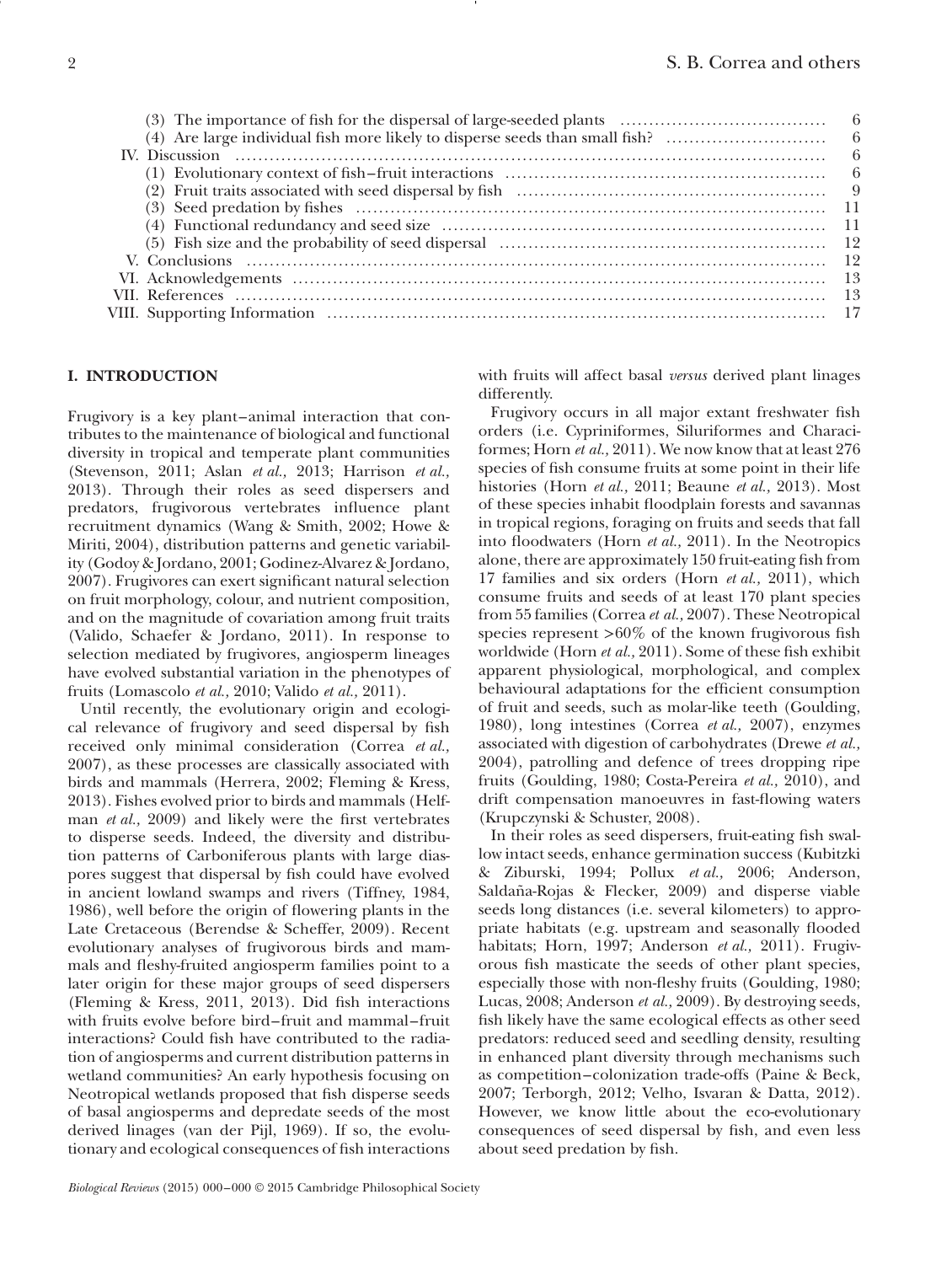Extensive wetland habitats occupy *>*250000 km2 in South America (Eva *et al.,* 2004; Junk & Piedade, 2010). Many plant species in Neotropical floodplain and riparian communities are adapted to flooded conditions and seed dispersal by water (i.e. hydrochory) or fsh (i.e. ichthyochory) (Kubitzki & Ziburski, 1994; Lopez, 2001; Parolin, Wittmann & Ferreira, 2013). Most plant species fruit during the frst few months of the annual floods, which increases the likelihood that seeds will be transported by water and/or consumed by fsh (Kubitzki & Ziburski, 1994; Waldhoff & Maia, 2000; Correa & Winemiller, 2014). Diaspores in these systems generally foat (e.g. Kubitzki & Ziburski, 1994) and buoyancy is a key adaptation for seed dispersal in Amazonian flooded forest communities (Goulding, 1980). Traits clearly related to hydrochory include hair-like fbres, wings, low-density sponge- or cork-like tissues, air space between the cotyledons or inside indehiscent diaspores, low seed specifc-mass, and water-repellent seed coats (van der Pijl, 1969; Kubitzki & Ziburski, 1994; Lopez, 2001). Floating facilitates hydrochory and increases seed germination success by reducing seed exposure to underwater hypoxia (Lopez, 2001; Mora, Smith-Ramirez & Zuñiga-Feest, 2013; but see Barnett *et al.,* 2012). Fleshy fruits also are common in Neotropical wetlands and may be directly linked to seed dispersal by fsh (van der Pijl, 1969; Kubitzki & Ziburski, 1994; Parolin *et al.,* 2013). Whether traits of Neotropical foodplain fruits have evolved in response to selection by fsh remains an open question, as little is known about the traits that attract frugivorous fshes (e.g. Goulding, 1980; Correa *et al.,* 2007).

For three characiform fruit-eating species that have been extensively studied (*Colossoma macropomum*, *Piaractus brachypomus* and *P. mesopotamicus*), seed dispersal effectiveness increases with individual fsh size; larger fsh generally consume a greater number of fruits (Galetti *et al.,* 2008; Anderson *et al.,* 2009), swallow intact seeds of fleshy fruits at higher frequency (Kubitzki & Ziburski, 1994; Galetti *et al.,* 2008; Anderson *et al.,* 2009), disperse seeds farther (Anderson *et al.,* 2011), and even augment seed germination success of some species (Anderson *et al.,* 2009). Nevertheless, we do not know whether the patterns observed in these three species scale to the entire community of fruit-eating fsh. We predict that the quality of seed dispersal should increase with fsh size both within and across fsh species. Specifcally, relative to juveniles and small-bodied fsh species, we expect adults of the largest-bodied fsh species to disperse more seeds of a greater diversity of plants and range of seed sizes, and to effect longer distance dispersal. These predictions are timely, as large-bodied frugivorous fshes (*>*35 cm in standard length when mature) are a major component of fsheries throughout tropical South America (Barthem & Goulding, 2007; Junk, Soares & Bayley, 2007; Quirós, Bechara & Resende, 2007; Rodriguez, *et al.* 2007), and some species have experienced signifcant recent declines owing to overexploitation [e.g. *Colossoma macropomum* (Isaac & Ruffno, 1996; Reinert & Winter, 2002; Batista & Petrere, 2003; Santos, Ruffno & Farias, 2007), *Piaractus mesopotamicus* (Peixer, Catella & Petrere-Júnior, 2007), *Brycon amazonicus* (Filho & Batista, 2009)]. Overfshing, therefore, could eliminate the most effective seed dispersers from floodplain ecosystems, with negative consequences for plant regeneration dynamics, species diversity, and gene fow among plant populations (Correa *et al.,* 2007; Galetti *et al.,* 2008; Anderson *et al.,* 2009; Harrison *et al.,* 2013; Kurten, 2013).

In this review, we examine fish–fruit interactions, focusing on the evolutionary timing of ichthyochory, fruit traits that enhance the probability of seed dispersal, and the infuence of fsh size on the likelihood of seed dispersal. Our review concentrates on the Neotropics because this region has the largest contemporary diversity of fruit-producing species (Fleming & Kress, 2013) and specialized fruit-eating fshes (Goulding, 1980; Correa *et al.,* 2007; Horn *et al.,* 2011), and provides unique palaeontological evidence of frugivory in a fsh lineage (Characiformes) that has inhabited flooded savannas and forests since the Late Cretaceous (Hoorn *et al.,* 2010; Crampton, 2011; López-Fernández & Albert, 2011). We hypothesize that: (*i*) in Neotropical wetlands, fsh– fruit interactions evolved prior to most bird–fruit, bat–fruit, and primate–fruit interactions; (*ii*) fsh disperse seeds of plant families in all major angiosperm lineages; (*iii*) fruit traits including feshiness, dehiscence, colour and seed size infuence the likelihood of seed dispersal *versus* seed predation by fsh; and (*iv*) across species, large fruit-eating fsh disperse large-seeded species and are more likely to disperse seeds than smaller fsh. Our comprehensive approach contributes to a better understanding of the evolutionary timing and ecology of fsh– fruit interactions, and provides further evidence for the unique ecological role of large-bodied frugivorous fshes. Given the current overexploitation of large frugivorous fshes across South America, we advocate the conservation of these species to preserve ecosystem function and biodiversity.

#### **II. METHODS**

# **(1) Database**

We conducted a literature search for records of fruit consumption by fshes in the Neotropical region. We used the key words: 'fruit-eating fsh', 'ichthyochory', 'fsh frugivory', 'fruit fsh diet', 'seed fsh diet', and 'foodplain fsh diet', in English, Portuguese, and Spanish. We conducted the review in *ISI Web of Science* and *Google Scholar* because these databases reference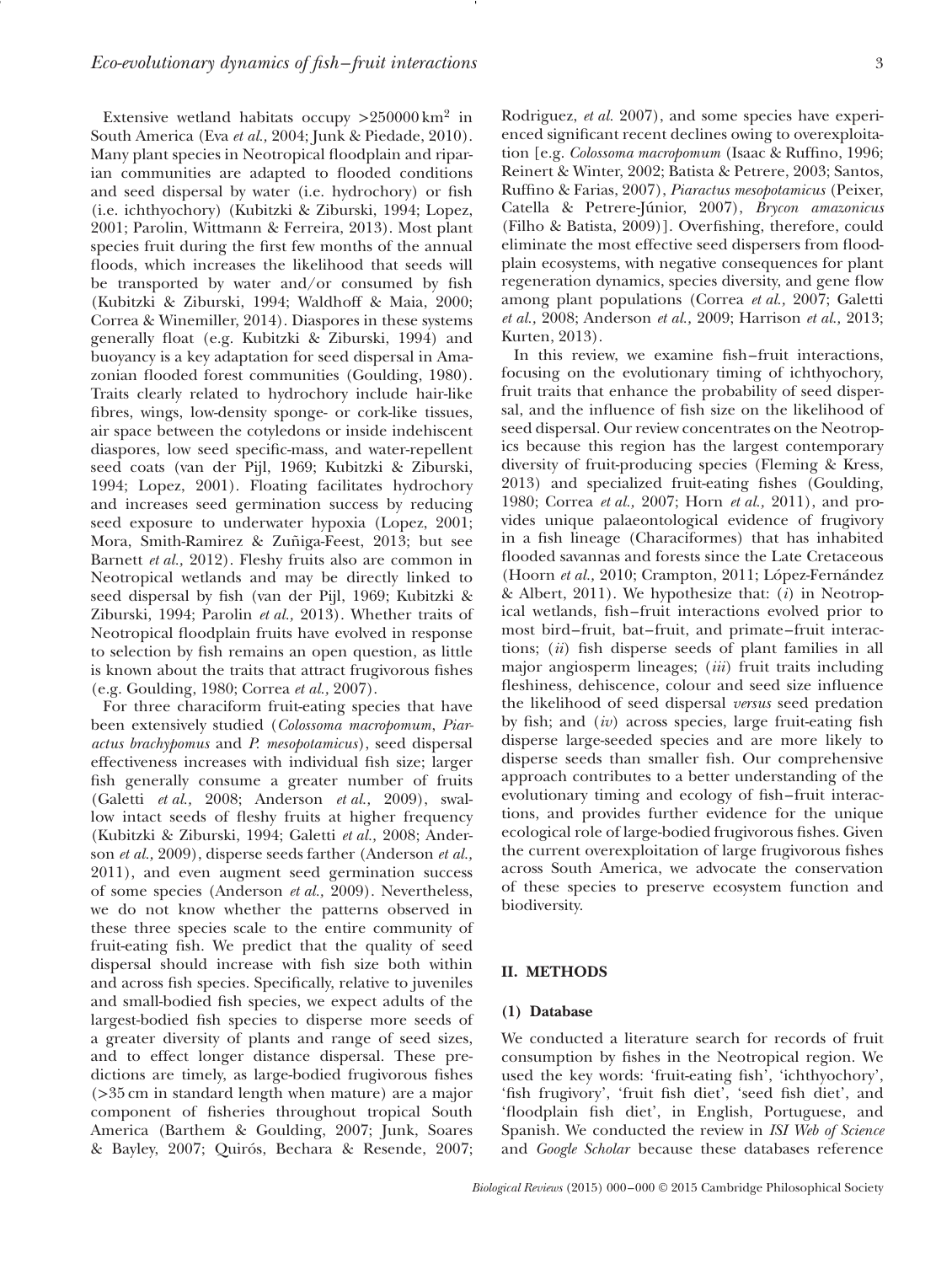articles published in a wide range of journals, including those with local impact, as many of the reports on fruit-eating fsh are found in regional journals published in Portuguese or Spanish. The resulting database includes records in which consumed fruits and fruit-eating fsh were identifed at least to the level of the genus. We also included our unpublished data (see online Appendix S1). Plant nomenclature was validated according to Tropicos (http://www.tropicos.org) and fsh nomenclature was validated using FishBase (Froese & Pauly, 2013). A comprehensive list of Neotropical frugivorous fshes is provided in Horn *et al.* (2011).

We collected data on fruit traits including fruit type, presence of fesh (tissues including sarcotesta, arile, mesocarp, and endocarp; Fleming & Kress, 2011), dehiscence (fleshy and dry fruits that open at maturity), colour at ripeness, seed size (length and width averaged over at least three seeds per species when possible), and seed roundness (width:length ratio; spherical seeds have a ratio of 1, whereas elongated seeds have lower values). We retrieved trait data from Neotropical foras (Pott & Pott, 1994; Henderson, Galeano & Bernal, 1995; Gentry, 1996; Vasquez, 1997; Ribeiro *et al.*, 1999), fruit guides (Roosmalen, 1985; Stevenson, Castellanos & Quiñones, 2000; Cornejo & Janovec, 2010), herbarium specimens, and online image databases (see online Appendix S2).

We recorded how each fish species interacted with each species of seed in categories modifed from Jordano & Schupp (2000): (*i*) 'seed dispersal' (intact seeds found in fsh digestive tracts), (*ii*) 'seed predation' (masticated seeds found in fsh digestive tracts), (*iii*) 'seed dispersal and predation' (both intact and masticated seeds of the same plant species found in fsh digestive tracts), and *(iv)* 'pulp consumption' (fish consumes pieces of fruit, but does not ingest or disperse seeds). The presence of intact seeds in the digestive system indicates that fsh are likely effective vectors of seed dispersal (Galetti *et al.,* 2008; Anderson *et al.,* 2009, 2011; Donatti *et al.,* 2011).

Finally, we compiled data on fish size from Reis, Kullander & Ferraris (2003) and FishBase (Froese & Pauly, 2013). We recorded maximum standard length (SL), measured from the tip of the snout to the base of the tail. When total length (TL: tip of the snout to the end of the tail) was reported, we converted values to SL (see online Appendix S3).

We excluded records of fruits and seeds of exotic and domesticated plants, introduced fsh (e.g. the common carp *Cyprinus carpio*), and native fsh that consume fruits only accidentally, such as carnivores (i.e. *Sorubim lima, Zungaro zungaro, Pygocentrus* spp. and *Osteoglossum bicirrhosum*) and detritivores (i.e. *Oxydoras niger* and *Semiprochilodus* spp.) (M. Goulding & S. B. Correa, personal observations). In the Neotropics, frugivorous fsh consume fruits intentionally (Horn *et al.,* 2011;

*Biological Reviews* (2015) 000–000 © 2015 Cambridge Philosophical Society

Pollux, 2011); therefore, their behaviour could have ecological and evolutionary consequences for plants.

# **(2) Evolutionary context of fsh–fruit interactions**

To compare the evolutionary origins of frugivory in fsh, birds, bats, and primates, we examined the evolutionary ages of the frugivores and the fruit they consume. We plotted the age of the major family of Neotropical fruit-eating fshes (Serrasalmidae; Correa *et al.,* 2007), and major families of Neotropical frugivorous birds (Steatornithidae, Trogonidae, Cotingidae, Ramphastidae, Pipridae, Thraupinae), bats (Phyllostomidae), and primates (Atelidae, Cebidae) against the ages of 18 of their core fruit food families (see online Appendix S4). Core food families for particular frugivore taxa are represented by multiple genera and/or species whose fruits occur in the diets of several species in a wide range of geographical areas (Fleming & Kress, 2013). For serrasalmid fshes, core food families include: Arecaceae, Sapotaceae, Annonaceae, Lauraceae, Fabaceae, Rubiaceae, Euphorbiaceae, Myrtaceae, Urticaceae, and Moraceae. We obtained core food families for birds, bats, and primates from Fleming & Kress (2013, table 3.9) and include those consumed by fsh plus: Araliaceae, Burseraceae, Clusiaceace, Loranthaceae, Melastomataceae, Myristicaceae, Piperaceae, Salicaceae and Solanaceae. The ages of bird, bat, primate, and plant families were estimated based on time-calibrated molecular phylogenies (Hedges & Kumar, 2009), and extracted from Fleming & Kress (2013, tables 1.1, 1.3). The origin of the family Serrasalmidae was estimated as 70 Ma based on the fossil record (Gayet & Meunier, 1998; Lundberg, 1998; Dahdul, 2007) and a time-calibrated molecular phylogeny (Thompson *et al.,* 2014).

Van der Pijl (1969) hypothesized that fsh primarily disperse seeds of basal angiosperms. To assess the distribution of fsh-mediated seed dispersal and seed predation across the angiosperm phylogeny, we tested whether each type of fsh– fruit interaction is equally likely to occur in all major lineages (i.e. basal angiosperms, monocots, basal eudicots, asterids, rosids; APG III, 2009). We frst coded each seed species as 'dispersed', 'masticated', or 'dispersed and masticated' (consumed intact by some fsh, but masticated by others of the same or different species). We then ftted separate logistic regression models for each type of interaction (i.e. seed dispersal, predation, dispersal and predation) using seed lineage as an ordered predictor with equal distances among lineages (Agresti, 2013; function glm, R 3.0.1). Occurrence of each interaction was calculated as the number of families in which an interaction was recorded divided by the number of families known for that lineage. Total number of families per lineage was extracted from Fleming & Kress (2013, table 6.2), excluding seven families absent from the Neotropics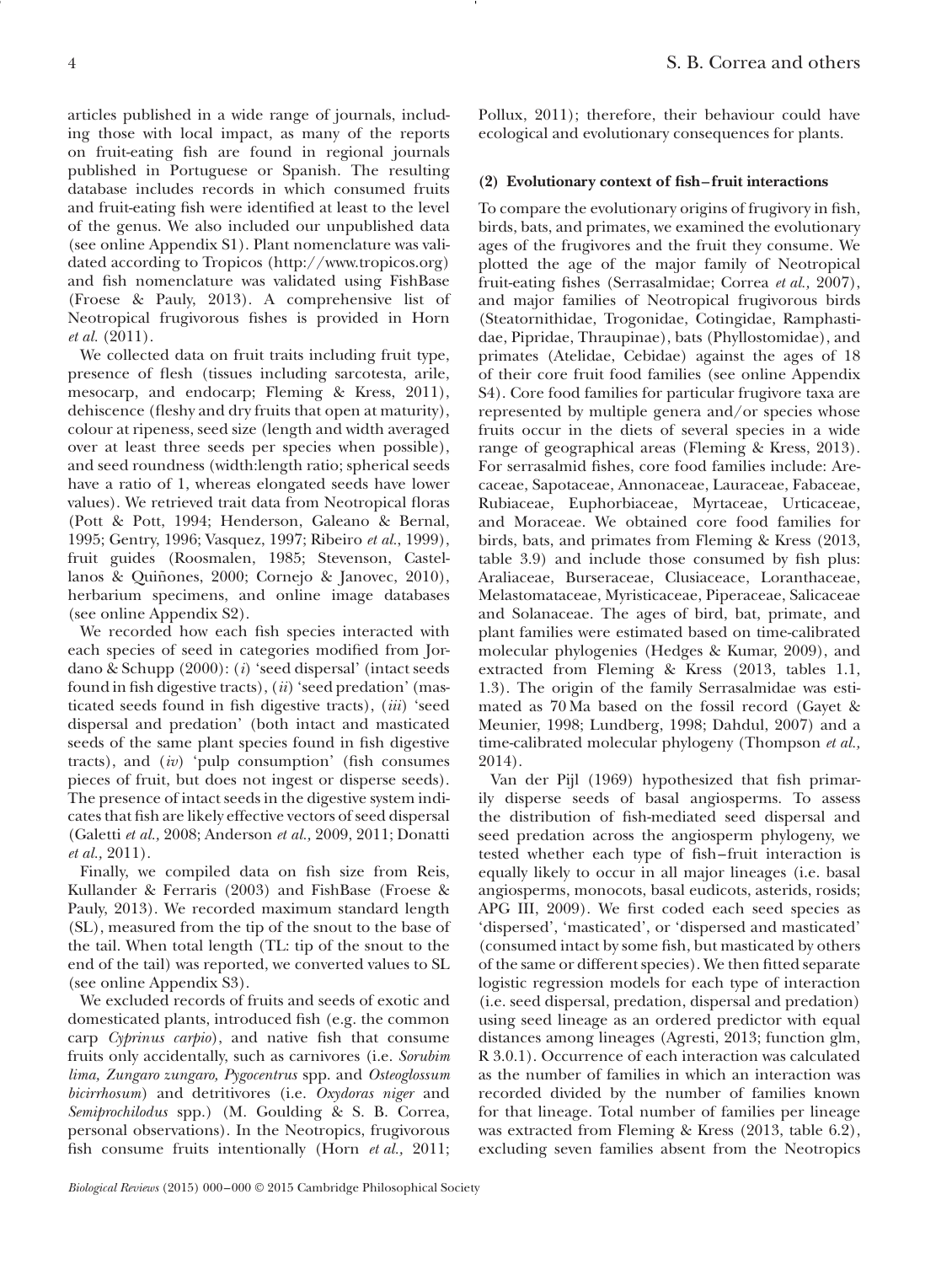(monocots: two families; asterids: two families; rosids: three families).

#### **(3) Fruit traits associated with seed dispersal by fsh**

As a frst step to evaluate if frugivorous fsh could impose selection on fruit morphology, we tested if fruit traits affect whether fsh disperse or masticate seeds. We examined whether the presence of flesh, dehiscence, colour, seed length and roundness infuence the probability of seed dispersal *versus* seed predation by fsh *via* logistic regression (Proc Glimmix, SAS ver. 9.3). Each seed species was coded as either 'dispersed' or 'masticated'. This analysis excluded seeds that were consumed intact by some fsh but masticated by others of the same or different species. To control for phylogenetic effects, plant genus was nested within family and modelled as a random effect.

Next, we classifed fruits in fve functional types according to Fleming & Kress (2011): (*i*) berry and berry-like fruits including syconia, (*ii*) drupes and syncarps, (*iii*) arillate seeds, (*iv*) dry fruits (i.e. capsules, legumes, follicles, loments, schizocarps, and nuts), and (*v*) mixed feshy fruits (i.e. single and aggregated achenes surrounded by a feshy perianth, hard-shelled berries, and indehiscent pods with internal pulp). This fruit-type classifcation encompasses feshiness and dehiscence as well as other traits such as the number of seeds and extent of seed protection. We tested whether fruit type affects the probability of seed dispersal *versus* predation by fsh in a logistic regression model (Proc Glimmix, SAS ver. 9.3) that included seed length and roundness as covariates and plant genus nested within family as a random effect.

# **(4) The importance of fsh for the dispersal of large-seeded plants**

We assessed the infuence of seed size on the number of potential fsh seed dispersers and functional overlap among small-, medium- and large-bodied fsh species. First, we quantifed the number of fsh species dispersing seeds for different size classes of seeds (i.e. from 0.1 to 9 cm, with intervals of 0.05 cm) and the number of plant species in each class. Using negative binomial regression (Proc Glimmix, SAS ver. 9.3, plotted with package ggplot2, R 3.0.1), we modelled the number of fish species dispersing seeds as a function of seed size. Model ft of the negative binomial was better than that of Poisson regression due to data overdispersion. We controlled for possible effects of plant richness by including the number of plant species per seed size-class as a covariate.

We hypothesize that a wide range of fish can disperse small-seeded plant species, but that large fsh serve a unique role as dispersers of large-seeded species. We tested this hypothesis using a generalized linear mixed model (Proc Glimmix, SAS ver. 9.3). Maximum fsh sizes

were categorized in four size classes: (1) 4.0–14.9 cm, (2) 15.0–29.9 cm, (3) 30.0–59.9 cm, and (4)  $\geq$  60.0 cm. These size classes follow the range distribution of body sizes in our database. We used size classes because most studies sampled fsh spanning a range of sizes and do not report individual sizes of fsh consuming a particular fruit species. Moreover, due to overfshing, individuals close to the maximum historical size of their species are uncommon in local populations in contemporary landscapes. This is particularly true for large-bodied characiforms such as *C. macropomum*, *P. brachypomus*, *P. mesopotamicus*, and several *Brycon* species (Reinert & Winter, 2002; Barthem & Goulding, 2007). Thus, it would be inappropriate to model seed size as a function of maximum body size for each fsh species. We analysed seed size as a function of fsh size class with random effects for the genus and family of plants and fsh. We log-transformed seed size to improve homoscedasticity. Only three fsh in size class 1 dispersed seeds. Since models failed to converge when we included these small fsh species, we focused this analysis on size classes 2–4.

#### **(5) Fish size and probability of seed dispersal**

To assess whether the probability of seed dispersal increases with fsh size, we conducted logistic regressions using individual-level data on presence of intact *versus* masticated seeds in stomach contents of three species of *Brycon* (Bryconinae, Characiformes) from the Apaporis River, Colombian Amazon (S. B. Correa, unpublished data; see online Appendix S1). During the flooded season (May to July) of 2009, S.B. Correa sampled  $N = 16 B$ . *amazonicus*,  $N = 87 B$ . *falcatus*, and  $N = 57$ *B. melanopterus* using fruit-baited hooks. She dissected the digestive contents and quantifed seeds as intact (dispersed) or masticated.

# **III. RESULTS**

We found 344 plant species in 853 records of fruit and seed consumption by 69 fsh species in 62 studies in Neotropical wetlands between 1910 and 2013 (see online Appendix S5). Field observations by M. Goulding add another 222 species of fruits and seeds eaten by fish in Central Amazonian floodplain forests (see online Appendix S6). Thus, overall, Neotropical fish consume fruits and seeds of at least 566 plant species from 295 genera and 82 families. Goulding's observations (see online Appendix S6) do not include data on the identity of the fsh consuming fruits and seeds or whether seeds were dispersed or destroyed; therefore, we do not consider these 222 plant species further.

All studies were conducted in South America except for one in Costa Rica (Horn, 1997). Most studies focused on riparian forests and foodplain forests and savannas in the Amazon, Orinoco and Paraná-Paraguay river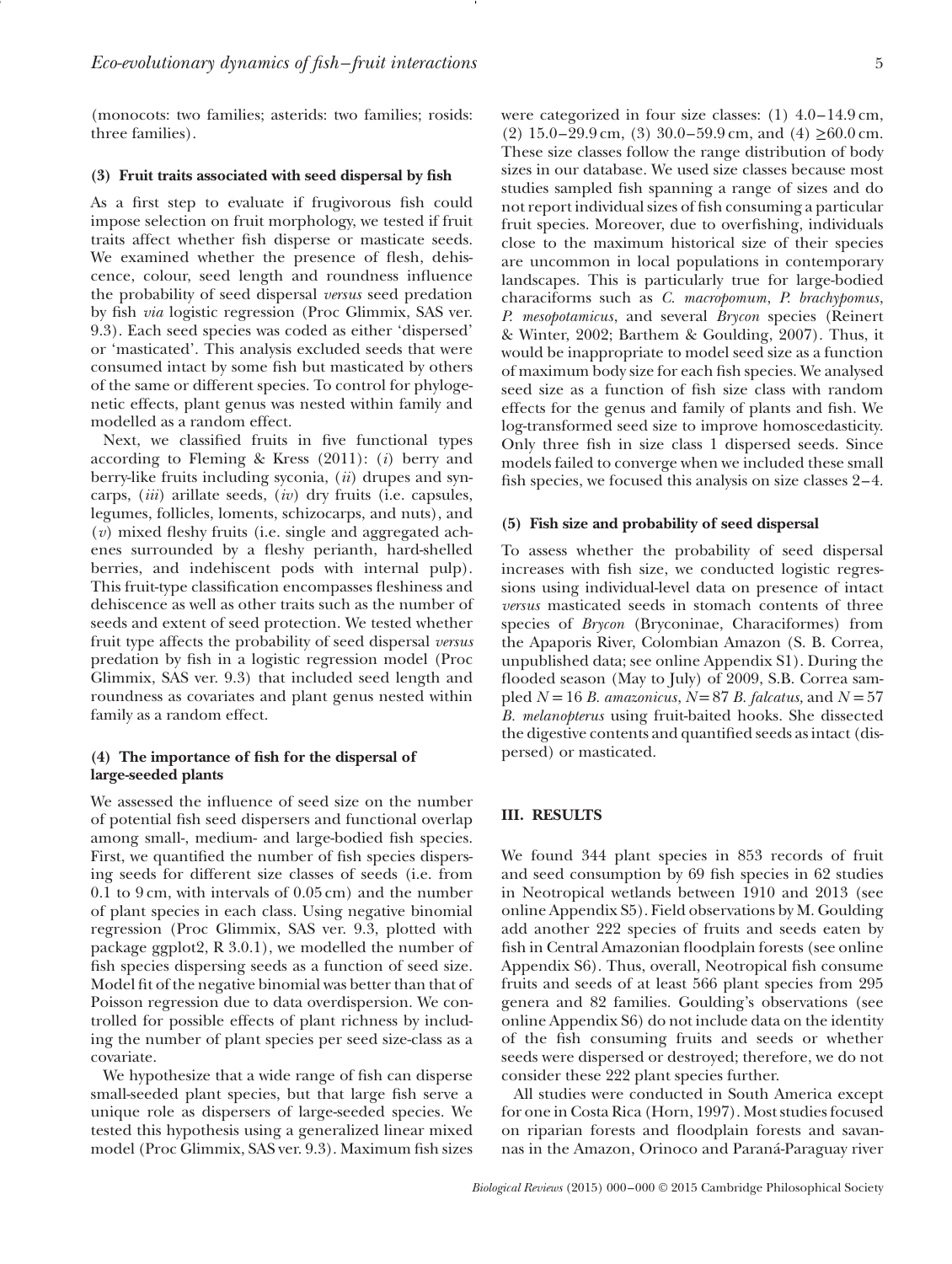basins. Seeds of 234 plant species were found intact in fish stomachs and/or intestines (probable seed dispersal) and seeds of 65 plant species were masticated (seed predation) (Table 1). For some plant species (69 species) one or multiple fsh species can serve both as seed dispersers and predators (see online Appendix S5).

#### **(1) Evolutionary context of fsh–fruit interactions**

In the Neotropics, fsh-fruit interactions appear older than most frugivore–fruit interactions involving bird and mammal families (Fig. 1). Contemporary accounts of seed dispersal and seed predation by fsh span from ancient to derived angiosperm clades (Fig. 2). The probability of seed dispersal increased from basal to more derived lineages  $(z=2.91, P=0.0036)$ . The same was true for seed dispersal and predation on single plant species (SD-SP:  $z = 2.14$ ,  $P = 0.0325$ ), but there was no difference in probability of seed predation among lineages ( $z = 1.47, P = 0.14$ ).

# **(2) Fruit traits associated with seed dispersal by fsh**

Fish disperse seeds of variable size and elongation (mean  $\pm$  S.D., maximum length =  $1.39 \pm 1.22$  cm,  $N =$ 135 species; mean roundness =  $0.67 \pm 0.21$  cm width/cm length,  $N=129$  species), from the small seeds of *Ficus americana* (Moraceae, length=0.6 mm) to the large seeds of *Mora paraensis* (Fabaceae, length =  $8.96$  cm). Seeds of fleshy fruits are significantly more likely to be dispersed by fsh than those of non-feshy fruits (odds ratio: 14.55; 95% C.I. of odds ratio: 1.43, 148.18; Table 2). This higher probability of dispersal of fleshy fruits is not influenced by dehiscence, fruit colour, seed size, or seed roundness (Table 2). Furthermore, fruit type infuences the probability of seed dispersal, independent of seed size and roundness (Table 2). Berry-like and drupaceous fruits are more likely to be dispersed by fsh than dry fruits, whose seeds are more likely to be destroyed during consumption (berries *versus* dry fruit:  $t = 3.53$ ,  $P = 0.0098$ ; drupes *versus* dry fruit:  $t = 3.60$ ,  $P = 0.0081$ ). All other contrasts among fruit types were non-signifcant (results not shown).

# **(3) The importance of fsh for the dispersal of large-seeded plants**

Seed size negatively infuences the number of fsh species dispersing seeds, such that only a few species disperse the largest seeds  $(F_{1.54} = 19.8, P < 0.0001,$ Fig. 3). Similarly, large fsh species disperse larger seeds  $(F_{2,246} = 5.03, P = 0.0072;$  Fig. 4). Fish in the largest size classes (30.0–59.9 and  $\geq$ 60.0 cm, classes 3 and 4, respectively) dispersed signifcantly larger seeds than fsh in the 15.0–29.9 cm class (size class 2 *versus* 3: *P* adjusted for multiple tests=0.0081; size class 2 *versus* 4: adjusted  $P = 0.036$ ). We found no differences in average seed size between fsh in the largest two size classes (class 3 *versus* 4: adjusted  $P = 0.91$ . Fish in the largest size class, however, appear to disperse seeds with a larger variation in size (i.e. the upper 50% of dispersed seeds are between 1.3 and 4.5 cm long), than fsh in size class 3 (i.e. the upper 50% of seeds are between 0.8 and 3.5 cm long; Fig. 4).

### **(4) Are large individual fsh more likely to disperse seeds than small fsh?**

The probability of seed dispersal increases with fsh body size at the individual level within three species of *Brycon* (Fig. 5). In the joint analysis of *Brycon melanopterus, B. falcatus* and *B. amazonicus*, a 1 mm increase in individual fsh size augmented the probability of seed dispersal by 4.2% (odds ratio: 1.042; 95% C.I.: 1.003, 1.082;  $F_{1,141} = 4.62$ ,  $P < 0.03$ ; Fig. 5), but species identifcation did not infuence seed dispersal probability  $(F_{2,141} = 0.12, P = 0.89).$ 

#### **IV. DISCUSSION**

#### **(1) Evolutionary context of fsh–fruit interactions**

Fish may have been the frst vertebrate seed dispersers (Tiffney, 1984, 1986). Even today, fsh disperse seeds of the gymnosperm genus *Gnetum* in Amazonian flooded forests (Kubitzki, 1985). Several lines of evidence suggest that in South American lowland forests, fsh– fruit interactions likely preceded most other vertebrate– fruit interactions, contributing to long-distance seed dispersal and possibly the radiation of early angiosperms.

An ample and widely distributed fossil record demonstrates an early Palaeogene origin for many families and genera of South American freshwater fshes and species-level diversifcation by the Miocene (Lundberg *et al.,* 2010; López-Fernández & Albert, 2011). The Neotropical family Serrasalmidae (Characiformes) contains two clades of fruit-eating fshes that exhibit specialized dentition for efficient consumption of fruits and seeds (Correa *et al.,* 2007). Fossil records of the most basal of these clades date to the Late Cretaceous of Bolivia (∼70 Ma), while fossils of extant *C. macropomum* have been recovered from the Late Eocene of Peru (∼35 Ma) (Gayet & Meunier, 1998; Lundberg, 1998; Dahdul, 2007; Lundberg *et al.,* 2010). Aside from serrasalmids, fossil Bryconinae (Characiformes), a monogeneric subfamily containing several frugivorous species (e.g. Fig. 5)*,* have been recovered from the Eocene–Oligocene of Brazil (Malabarba, 2004). Fossilized teeth that resemble those of contemporary frugivorous species demonstrate morphological stasis in these ecologically specialized fsh (Dahdul, 2004) and suggest ancient phenotypic–environmental correlations that pre-date modern watershed arrangements (Crampton, 2011; López-Fernández & Albert, 2011).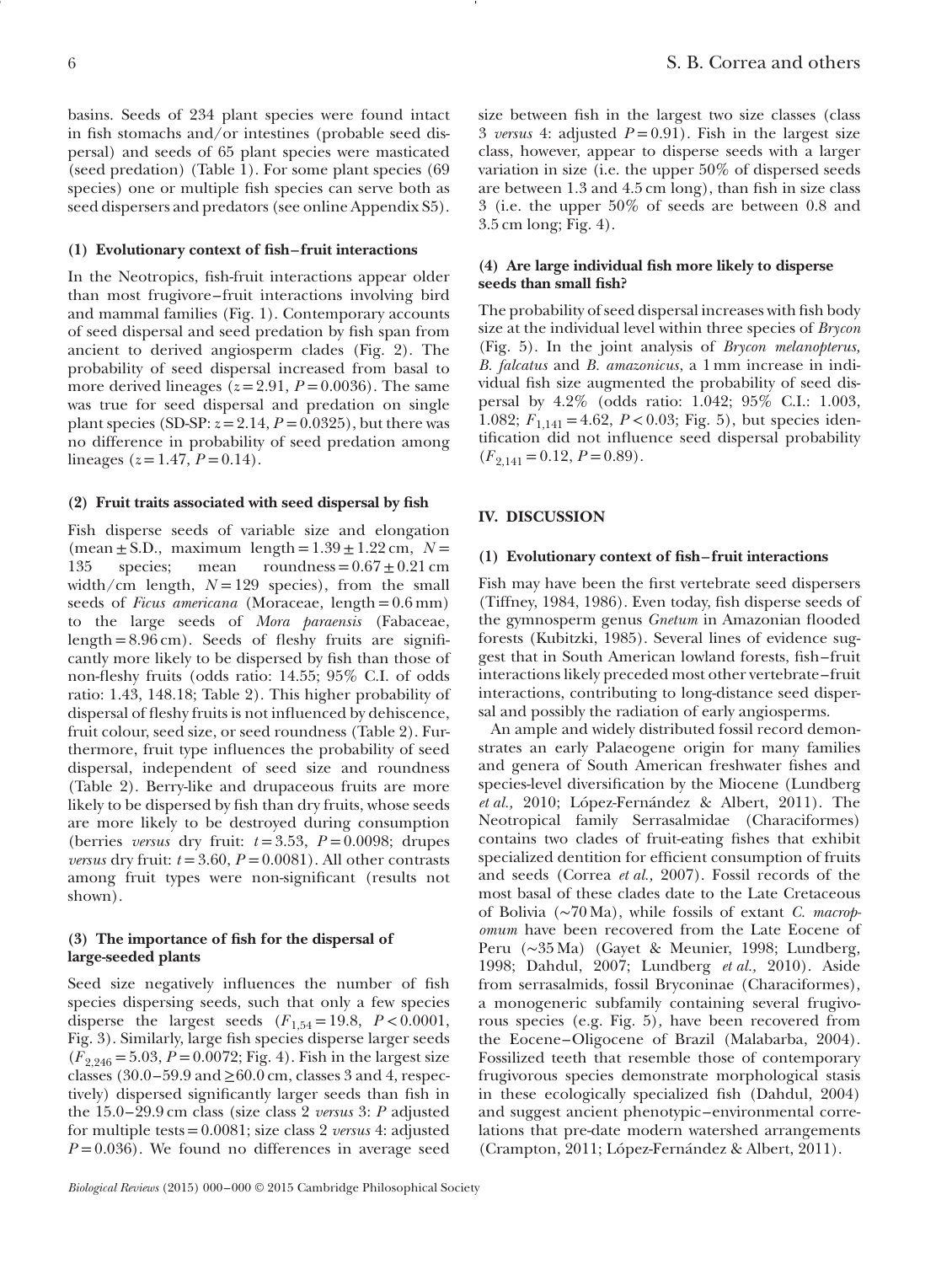| identities and data on fish size, refer to Appendix S5<br>destroyed. When only the fish genus was reported, |                                        |                               | Table 1. Seed dispersal and seed predation by fish. This table is organized by fish genus, and summarizes data presented in Appendix S5. We categorized<br>contents of fish). For each category, we indicated the number of fish species per genus that interact with seeds and the number of seed species dispersed or<br>or predation, in which case we indicated 0 for number of fish species and plant species and NA (not applicable) for source. For a full list of fish and plant species<br>fish-seed interactions as 'seed dispersal' (seeds found intact in the digestive contents of fish) and 'seed predation' (seeds found masticated in the digestive |                                                                                                    |                     | we added the symbol <a>&gt;&gt;&gt;&gt;&gt;</a> to the total number of species. For some fish genera, there was no record of dispersal                                        |
|-------------------------------------------------------------------------------------------------------------|----------------------------------------|-------------------------------|---------------------------------------------------------------------------------------------------------------------------------------------------------------------------------------------------------------------------------------------------------------------------------------------------------------------------------------------------------------------------------------------------------------------------------------------------------------------------------------------------------------------------------------------------------------------------------------------------------------------------------------------------------------------|----------------------------------------------------------------------------------------------------|---------------------|-------------------------------------------------------------------------------------------------------------------------------------------------------------------------------|
|                                                                                                             |                                        |                               | Seed dispersal                                                                                                                                                                                                                                                                                                                                                                                                                                                                                                                                                                                                                                                      |                                                                                                    |                     | Seed predation                                                                                                                                                                |
| Fish genus                                                                                                  | of fish species<br>per genus<br>Number | of plant<br>Number<br>species | Source                                                                                                                                                                                                                                                                                                                                                                                                                                                                                                                                                                                                                                                              | Number of Number<br>fish species<br>per genus                                                      | of plant<br>species | Source                                                                                                                                                                        |
| $A$ styana $x$                                                                                              | ĩΟ,                                    | $\overline{z}$                | R. Costa-Pereira (unpublished data); Vilella, Becker &<br>Hartz (2002) and Wolff et al. $(2009)$                                                                                                                                                                                                                                                                                                                                                                                                                                                                                                                                                                    | $\overline{ }$                                                                                     |                     | Ortaz (1992)                                                                                                                                                                  |
| $A u$ chenipterichthys                                                                                      |                                        |                               | Freitas et al. $(2011)$                                                                                                                                                                                                                                                                                                                                                                                                                                                                                                                                                                                                                                             | $\circ$                                                                                            | ≸                   | ≸                                                                                                                                                                             |
| $\label{prop:nonlinear} Auchenipterus$                                                                      |                                        | $\Box$                        | Mannheimer et al. (2003)                                                                                                                                                                                                                                                                                                                                                                                                                                                                                                                                                                                                                                            | $\circ$                                                                                            | $\frac{45}{2}$      | $\tilde{\ge}$                                                                                                                                                                 |
| Brycon                                                                                                      | $\tilde{K}$                            | 69                            | (2009), Costa-Pereira et al. (2010) and Correa (2012)<br>(2001), Banack et al. (2002), Piedade et al. (2006),<br>Gottsberger (1978), Goulding (1980), Horn (1997),<br>Pizango-Paima, Pereira Filho & Oliveira-Pereira<br>Anderson et al. (2009), Reys, Sabino & Galetti                                                                                                                                                                                                                                                                                                                                                                                             | $\geq 3$                                                                                           |                     | Gottsberger (1978), Goulding (1980), Reys<br><i>et al.</i> (2009) and Correa (2012)                                                                                           |
| Calophysus                                                                                                  |                                        |                               | (1980)<br>Goulding                                                                                                                                                                                                                                                                                                                                                                                                                                                                                                                                                                                                                                                  | $\circ$                                                                                            | $\circ$             | ≸                                                                                                                                                                             |
|                                                                                                             |                                        | $\frac{3}{6}$                 |                                                                                                                                                                                                                                                                                                                                                                                                                                                                                                                                                                                                                                                                     |                                                                                                    | 23                  |                                                                                                                                                                               |
| Colossoma                                                                                                   |                                        |                               | Silva, Pereira-Filho & Oliveira-Pereira (2003), Lopes<br>de Souza (2005), Lucas (2008) and Anderson et al.<br>Carvalho (1982), Kubitzki & Ziburski (1994), da<br>Gottsberger (1978), Goulding (1980), Goulding &<br>(2009)                                                                                                                                                                                                                                                                                                                                                                                                                                          |                                                                                                    |                     | (1982), Kubitzki & Ziburski (1994), da Silva<br>Goulding & Carvalho (1982), Saint-Paul<br>et al. $(2003)$ and Lopes de Souza $(2005)$<br>Gottsberger (1978), Goulding (1980), |
| Creagrutus                                                                                                  | 0                                      |                               | $\lessgtr$                                                                                                                                                                                                                                                                                                                                                                                                                                                                                                                                                                                                                                                          |                                                                                                    |                     | Ortaz (1992)                                                                                                                                                                  |
| Electrophorus                                                                                               |                                        |                               |                                                                                                                                                                                                                                                                                                                                                                                                                                                                                                                                                                                                                                                                     |                                                                                                    |                     | $\lessapprox$                                                                                                                                                                 |
| Hemibrycon                                                                                                  |                                        |                               | Moegenburg (2002)<br>Ortaz (1992)                                                                                                                                                                                                                                                                                                                                                                                                                                                                                                                                                                                                                                   | $\overline{\phantom{0}}$ $\circ$ $\overline{\phantom{0}}$ $\circ$ $\overline{\phantom{0}}$ $\circ$ |                     | Ortaz (1992)                                                                                                                                                                  |
| Hemiodus                                                                                                    |                                        | $\boldsymbol{\mathsf{C}}$     | Lopes de Souza (2005)                                                                                                                                                                                                                                                                                                                                                                                                                                                                                                                                                                                                                                               |                                                                                                    |                     | $\lessapprox$                                                                                                                                                                 |
| Leiarius                                                                                                    |                                        |                               | Correa (1999)                                                                                                                                                                                                                                                                                                                                                                                                                                                                                                                                                                                                                                                       |                                                                                                    |                     | $\lessapprox$                                                                                                                                                                 |
| Leporinus                                                                                                   | $\frac{2}{\sqrt{2}}$                   | $\circ$                       | Gottsberger (1978) and Goulding (1980)                                                                                                                                                                                                                                                                                                                                                                                                                                                                                                                                                                                                                              | $\overline{\wedge}{}$<br>$\circ$                                                                   | - - - - - - -       | Gottsberger (1978) and Boujard et al. (1990)                                                                                                                                  |
| $\label{thm:top} Libodoras$                                                                                 | $\overline{\phantom{0}}$               | 12                            | Kubitzki & Ziburski (1994) and Piedade et al.<br>Cavalcante (1978) cited in Kubitzki (1985), Goulding<br>$(1980)$ , I<br>(2006)                                                                                                                                                                                                                                                                                                                                                                                                                                                                                                                                     |                                                                                                    |                     | $\tilde{\ge}$                                                                                                                                                                 |
| Megalechis                                                                                                  |                                        |                               | Moegenburg (2002)                                                                                                                                                                                                                                                                                                                                                                                                                                                                                                                                                                                                                                                   | $\circ$                                                                                            |                     | ≸                                                                                                                                                                             |
| Megalodoras                                                                                                 |                                        |                               | $(1980)$ and Piedade et al. $(2006)$<br>Goulding                                                                                                                                                                                                                                                                                                                                                                                                                                                                                                                                                                                                                    | $\circ$ $\circ$                                                                                    | $rac{1}{\circ}$     | $\lessapprox$                                                                                                                                                                 |
| $\label{eq:1} Myle us$                                                                                      |                                        | $\mathbf{\Omega}$             | al. (1990)<br>Boujard et                                                                                                                                                                                                                                                                                                                                                                                                                                                                                                                                                                                                                                            |                                                                                                    |                     | Goulding (1980), Boujard et al. (1990) and<br>Planquette, Keith & Le Bail (1996)                                                                                              |
| Myloplus                                                                                                    | N VI<br>4                              |                               | Correa (2012)                                                                                                                                                                                                                                                                                                                                                                                                                                                                                                                                                                                                                                                       | $\frac{3}{2}$                                                                                      | $\frac{5}{10}$      | Correa (2012)                                                                                                                                                                 |
| Mylossoma                                                                                                   |                                        | $2 \text{ m} \cdot \text{ m}$ | $(1980)$ and Costa-Pereira et al. $(2010)$<br>Goulding (                                                                                                                                                                                                                                                                                                                                                                                                                                                                                                                                                                                                            |                                                                                                    |                     | Goulding (1980)                                                                                                                                                               |
| Phractocephalus                                                                                             | $ \alpha$                              |                               | Goulding $(1980)$ and Kubitzki $(1985)$<br>Honda $(1974)$ and Silva et al. $(1977)$ cited in                                                                                                                                                                                                                                                                                                                                                                                                                                                                                                                                                                        | $\circ$ $\circ$                                                                                    | $\frac{1}{2}$       | ≸                                                                                                                                                                             |
| Piaractus                                                                                                   |                                        |                               | (1980), Paula et al. (1989), Knab-Vispo et al. (2003),<br>Gottsberger (1978), Gottsberger (1978), Goulding<br>Galetti et al. (2008), Lucas (2008) and Anderson<br>et al. (2009)                                                                                                                                                                                                                                                                                                                                                                                                                                                                                     |                                                                                                    |                     | Honda (1974), Gottsberger (1978), Goulding<br>$(1980)$ , Paula et al. $(1989)$ and Knab-Vispo<br>et al. (2003)                                                                |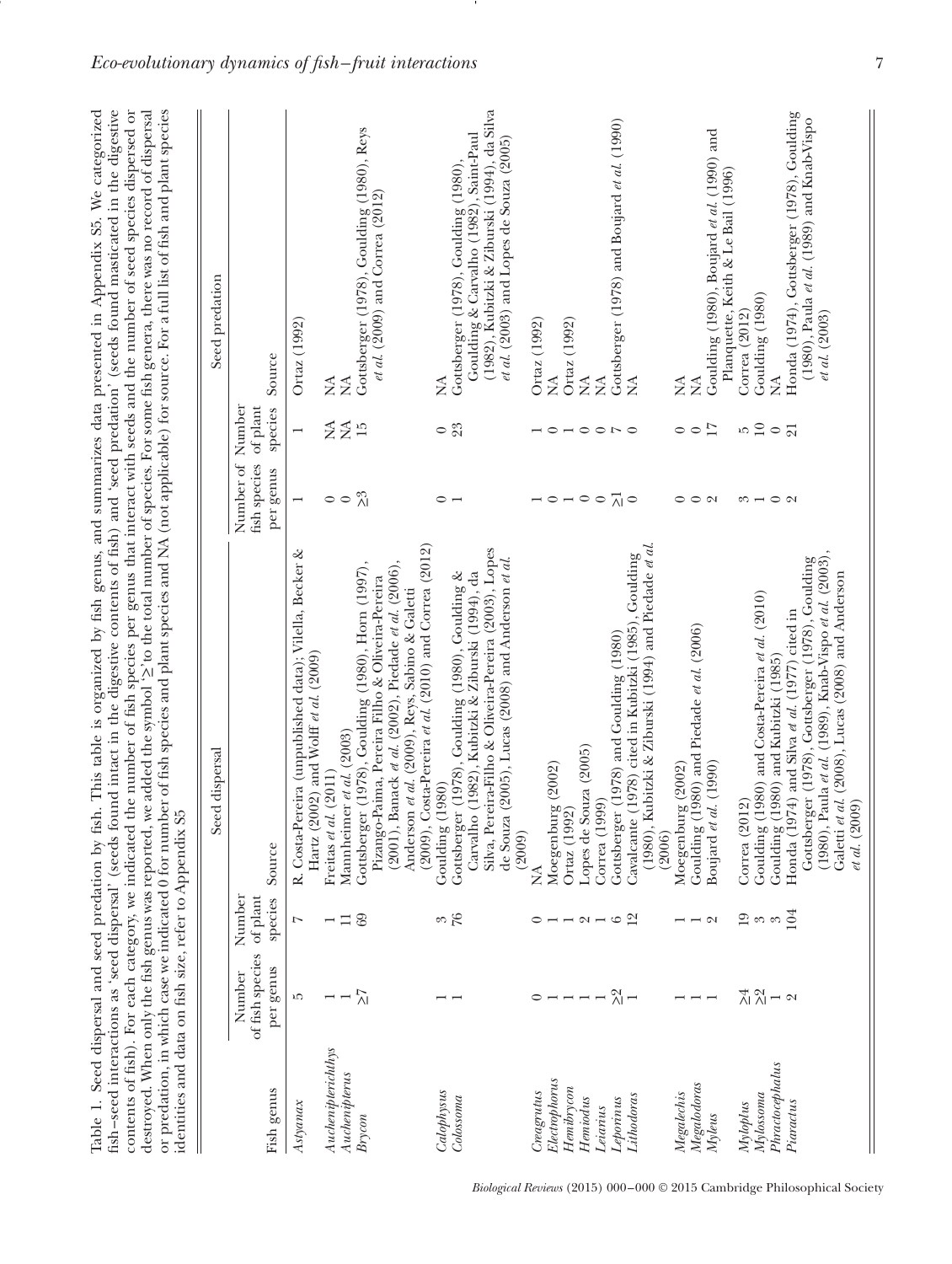| Gottsberger (1978), Goulding (1980), Maia, Santos<br>& Parolin (2007), Costa-Pereira et al. (2010) and<br>Goulding (1981), de Souza-Stevaux et al. (1994),<br>Pilati et al. (1999) and Agostinho et al. (2009)<br>Gottsberger (1978) and Piedade et al. (2006)<br>Goulding (1980) and Exponent (2011)<br>Carvalho & Kawakami-Resende (1984)<br>Nico (1991)<br>Ź<br>$\mathbb{S}^3$<br>$\frac{6}{2}$<br>있<br>시<br>Trachycorystes<br>Serrasalmus<br>To can tinsia<br><b>Triportheus</b><br>Pterodoras<br>Rhamdia | Goulding (1980); R. Costa-Pereira (unpublished | species Source<br>Number of fish Number of<br>plant<br>per genus<br>species |
|---------------------------------------------------------------------------------------------------------------------------------------------------------------------------------------------------------------------------------------------------------------------------------------------------------------------------------------------------------------------------------------------------------------------------------------------------------------------------------------------------------------|------------------------------------------------|-----------------------------------------------------------------------------|
|---------------------------------------------------------------------------------------------------------------------------------------------------------------------------------------------------------------------------------------------------------------------------------------------------------------------------------------------------------------------------------------------------------------------------------------------------------------------------------------------------------------|------------------------------------------------|-----------------------------------------------------------------------------|

Table 1. continued



**Fig. 1.** Ages of origin of angiosperm and Neotropical frugivore families. Each symbol represents the age of a family of frugivores and one of the most important fruit-producing families consumed by that lineage. The two oldest bird families (Tinamidae and Cracidae, ages 97 and 89 Ma) cannot be included due to uncertainty about their diets, but pre-date the origin of the fsh family plotted. Ma = millions of years. Based on Fleming & Kress (2013). The ages of each vertebrate and plant family are listed in Appendix S4.



Fig. 2. Occurrence of fish-fruit interactions across angiosperm lineages, calculated as the number of families in which frugivory is reported divided by the number of families known for that group. SD, seed dispersal; SP, seed predation; SD-SP, seed dispersal and seed predation upon a single plant species by Neotropical fsh.

Despite an earlier origin of their stem groups, many modern frugivorous birds, primates, and bats evolved in the Oligocene/Miocene (between 34 and 10 Ma; Fleming & Kress, 2011), much later than the origin of frugivorous serrasalmids and diversifcation of modern Neotropical fshes (Fig. 1) (Lundberg *et al.,* 2010; López-Fernández & Albert, 2011). Tinamous and guans (Tinamidae: 97 Ma, Cracidae: 89 Ma, respectively) are the two oldest lineages of Neotropical frugivorous birds. Thus, it is possible that taxa in these lineages could have interacted with fruits before serrasalmid fshes. However, the ground-dwelling habits of tinamous and guans limit their abilities to move seeds long distances relative to fish.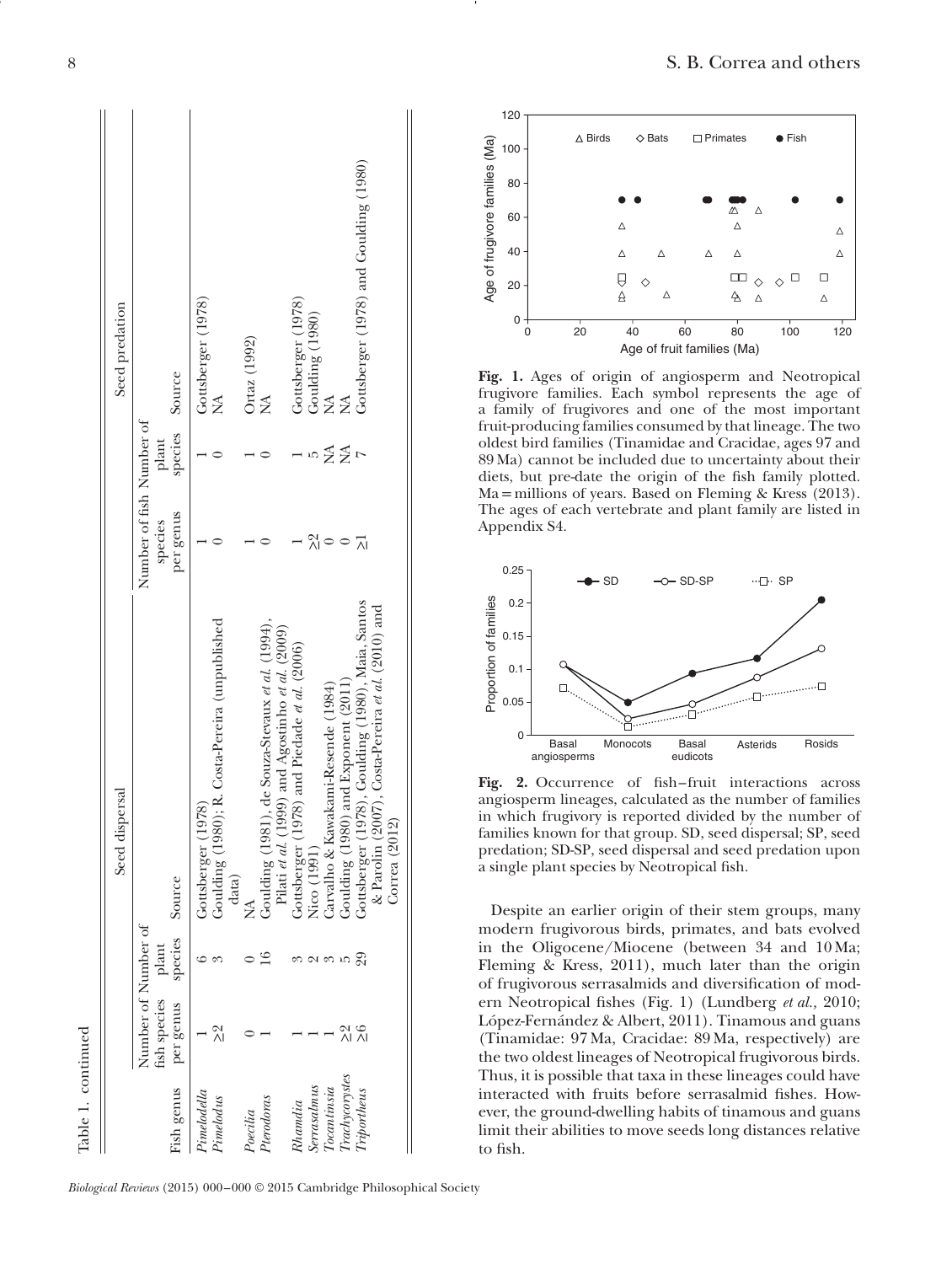Lowland rainforests, with similar family-level composition and physiognomy of modern forests, were already established across South America by the Early Palaeocene (∼60 Ma) and reached maximum diversity during the Early Eocene (∼50 Ma: Jaramillo *et al.,* 2010). Some of the 'core' plant families in the diet of frugivorous fshes originated in South America (i.e. western Gondwana) in the Cretaceous (e.g. Arecaceae, Euphorbiaceae, and some Sapotaceae; Pennington & Dick, 2004). However, other important families for fsh (e.g. Fabaceae, Melastomataceae, Moraceae, Rubiaceae and clades of Annonaceae and Lauraceae) did not reach South America until later in the Early/Middle Eocene (between 50 and 40 Ma) when high global temperatures and incipient emergence of island chains allowed expansion and migration of tropical taxa from North America (Morley, 2003; Pennington & Dick, 2004; Antonelli *et al.,* 2009; Pennington & Dick, 2010).

Long-distance seed dispersal mediated by water currents and frugivorous fsh could have facilitated dispersal of early angiosperms across South America, contributing to the low phylogenetic geographical structure and broad geographical distribution observed in today's highly diverse Amazonian lowland forests (Henderson, Hamilton & Crampton, 1998; Normand *et al.,* 2006; Pennington & Dick, 2010; Wittmann *et al.,* 2013; but see Eiserhardt *et al.,* 2013 for palms). For instance, 9 of the 10 plant families here considered as 'core' food for frugivorous fsh are widely distributed and ecologically dominant in lowland and foodplain forests throughout South America (Wittmann *et al.,* 2013). Initial establishment along rivers could have promoted radiation of early angiosperms as edaphic conditions in gallery forests are relatively stable (Morley, 2003). In addition, long-distance seed dispersal along rivers in the deep past could have contributed to plant colonization of regions across South America over long timescales (Levin, 2006; Fleming & Kress, 2013). Such a scenario could have been possible, given that currently isolated lowland watersheds were interconnected over extensive periods of time throughout the Palaeogene (i.e. proto-Amazonas-Orinoco and proto-Paraná-Paraguay systems; Lundberg *et al.,* 1998; López-Fernández & Albert, 2011) and extensive wetlands developed in the Early Miocene and persisted over millions of years (Hoorn *et al.,* 2010). Moreover, the palaeo-distribution of frugivorous *Colossoma macropomum* ranged beyond the current Amazon and Orinoco basins to the currently isolated Magdalena Basin in Northern Colombia (Lundberg, Machado-Allison & Kay, 1986). In contemporary landscapes, *C. macropomum* comprises a panmictic population that occupies a 2200 km stretch in the Amazon river (Santos *et al.,* 2007) and produces long-distance seed dispersal *via* extensive daily feeding movements within floodplain forests (e.g. 0.13–2.7 km) combined with long retention time of seeds in the digestive system (e.g. up to 212 h) (Anderson *et al.,* 2011). Thus, independent of exactly when fsh– fruit interactions originated, the available evidence suggests that frugivorous fsh likely contributed to the maintenance of tree diversity in South American lowland forests over tens of millions of years.

Lastly, our analyses revealed that in Neotropical wetlands, fsh frugivory ranges from basal angiosperms to advanced eudicots, and that seed dispersal is proportionally higher among advanced eudicots (i.e. rosids). These fndings contrast with an earlier hypothesis suggesting that seed dispersal by fsh is mostly relevant for basal angiosperm families (van der Pijl, 1969). Taken together, our results demonstrate the relevance of fsh as seed dispersers of angiosperms in a broader evolutionary context than initially presumed (van der Pijl, 1969; Gottsberger, 1978).

#### **(2) Fruit traits associated with seed dispersal by fsh**

Fish consume fruits of a large number of plant species distributed in riparian and foodplain communities across the Neotropics. Our results demonstrate that seeds of fleshy fruits are more likely to be dispersed by fsh than seeds of dry fruits, independent of seed size. This fnding contradicts a previous hypothesis that small

Table 2. The probability of seed dispersal *versus* mastication as a function of several key fruit characteristics. We conducted two separate logistic regressions to examine whether seed dispersal is associated with specifc traits (analysis 1) or fruit types (analysis 2). For analysis 1 we did not include fruit type (coded as NA, for not applicable), and for analysis 2 we did not include specifc fruit characteristics because traits and fruit type are confounded with each other. Signifcant p-values are highlighted in bold.

|                      | Analysis 1: traits |       | Analysis 2: fruit type               |        |
|----------------------|--------------------|-------|--------------------------------------|--------|
|                      | $F_{1,17}$         |       | $F_{1,35}$                           |        |
| Fleshy               | 5.93               | 0.026 | NA                                   |        |
| Dehiscence           | 0.62               | 0.44  | NA                                   |        |
| Colour               | 0.00               | 0.99  | NA                                   |        |
| Seed length          | 0.39               | 0.54  | 0.08                                 | 0.77   |
| Seed roundness       | 0.01               | 0.94  | 0.72                                 | 0.40   |
| Fruit type           | NA                 |       |                                      | 0.0068 |
| Plant genus (family) | $\chi^2 = 0.33$    | 0.28  | $F_{4,35} = 4.22$<br>$\chi^2 = 0.12$ | 0.37   |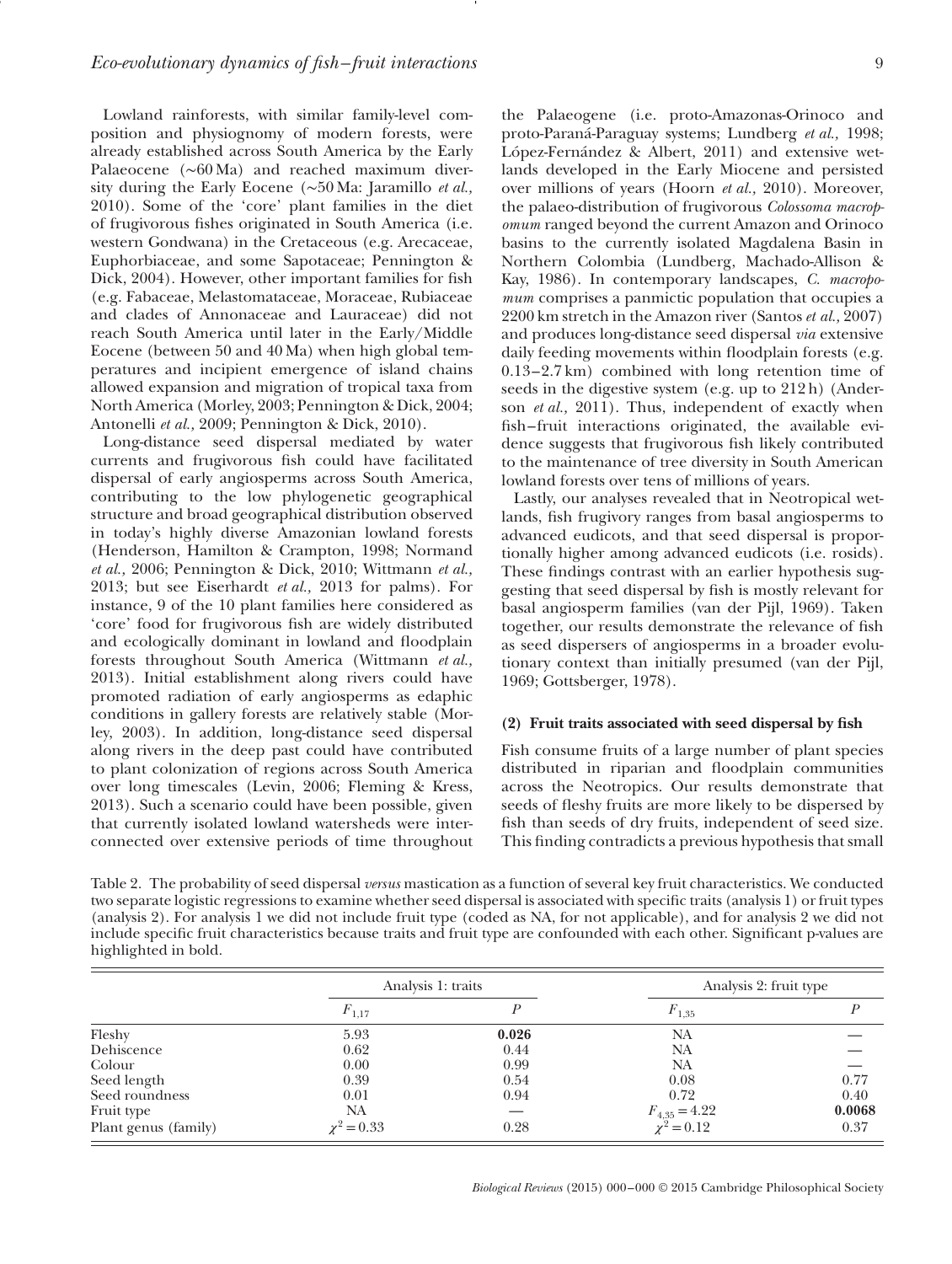

**Fig. 3.** Negative binomial regression modelling the number of fsh species dispersing seeds in Neotropical wetland and riparian plant communities as a function of seed size (longest length).



**Fig. 4.** Size distribution of seeds dispersed per fsh size class. Size classes with different lower case letters are significantly different at  $\alpha$  = 0.05 after Tukey's correction for multiple comparisons. Box lower and upper endpoints represent the 25th and 75th quartiles. Horizontal bars inside the box represent median seed size; plus symbols represent mean values. Whiskers represent the location of the lower and upper 25% of the data, respectively, excluding outliers which are represented by dots. Box width is proportional to the square root of the number of samples per size class (class 2,  $N = 80$ ; class 3,  $N = 94$ , class  $4, N = 208$ .

seeds are an adaptation of fsh-dispersed Amazonian fruits to reduce destruction by seed predators (Goulding, 1980). The presence of fesh likely protects seeds, thereby reducing the probability of seed damage during consumption by fsh. Although not



**Fig. 5.** Logistic regression modelling the probability of seed dispersal as a function of fsh size based on individual-level data on presence of intact *versus* masticated seeds in stomach contents of *Brycon amazonicus* (photograph inset), *B. falcatus* and *B. melanopterus* (Bryconinae, Characiformes), in fooded forests of the Apaporis River, Colombian Amazon (standard length: 16.5–37.0 cm).

surprising, this is an important fnding for understanding fish–fruit interactions, considering that fleshy fruits are assumed to be animal dispersed by default (Gautier-Hion *et al.,* 1985).

Fleshy tissues have high carbohydrate and/or lipid contents and represent the base for mutualistic frugivore–fruit interactions (Herrera, 2002). If fleshy fruit facilitates high-quality endozoochory, and particularly ichthyochory in wetlands, this trait will be favoured by natural selection and will be frequent among plants in these communities. In a floodplain forest of the Central Amazon, for instance,  $80\%$  of fruits ( $N = 144$ ) species in a 2 ha plot) have fleshy tissues (e.g. pulp, arile; Ayres, 1993). Alternatively, feshy tissues may confer foating capability to diaspores. A thin, low-density, lipid-rich tissue surrounding the seed is associated with short-term fotation in *Virola surinamensis* (i.e. *<*10 days; Lopez, 2001), while a spongy mesocarp allows moderate fotation in *Vitex cymosa* (12 days; Kubitzki & Ziburski, 1994). Unfortunately, to the best of our knowledge, no study has quantifed the relative importance of hydrochory *versus* endozoochory in the evolution of feshy fruits among wetland plants (Parolin *et al.,* 2013).

Despite this limitation, ichthyochory likely is the main dispersal mode for heavy non-foating seeds that sink immediately after falling into the water (Kubitzki & Ziburski, 1994). Furthermore, water only disperses seeds downstream, whereas fsh likely disperse seeds downstream, upstream and laterally within the floodplain (Horn, 1997; Anderson *et al.*, 2011). Thus, the eco-evolutionary consequences of ichthyochory and hydrochory are probably quite different.

Fruit traits such as dehiscence, colour, and seed size and shape do not appear to infuence the outcome of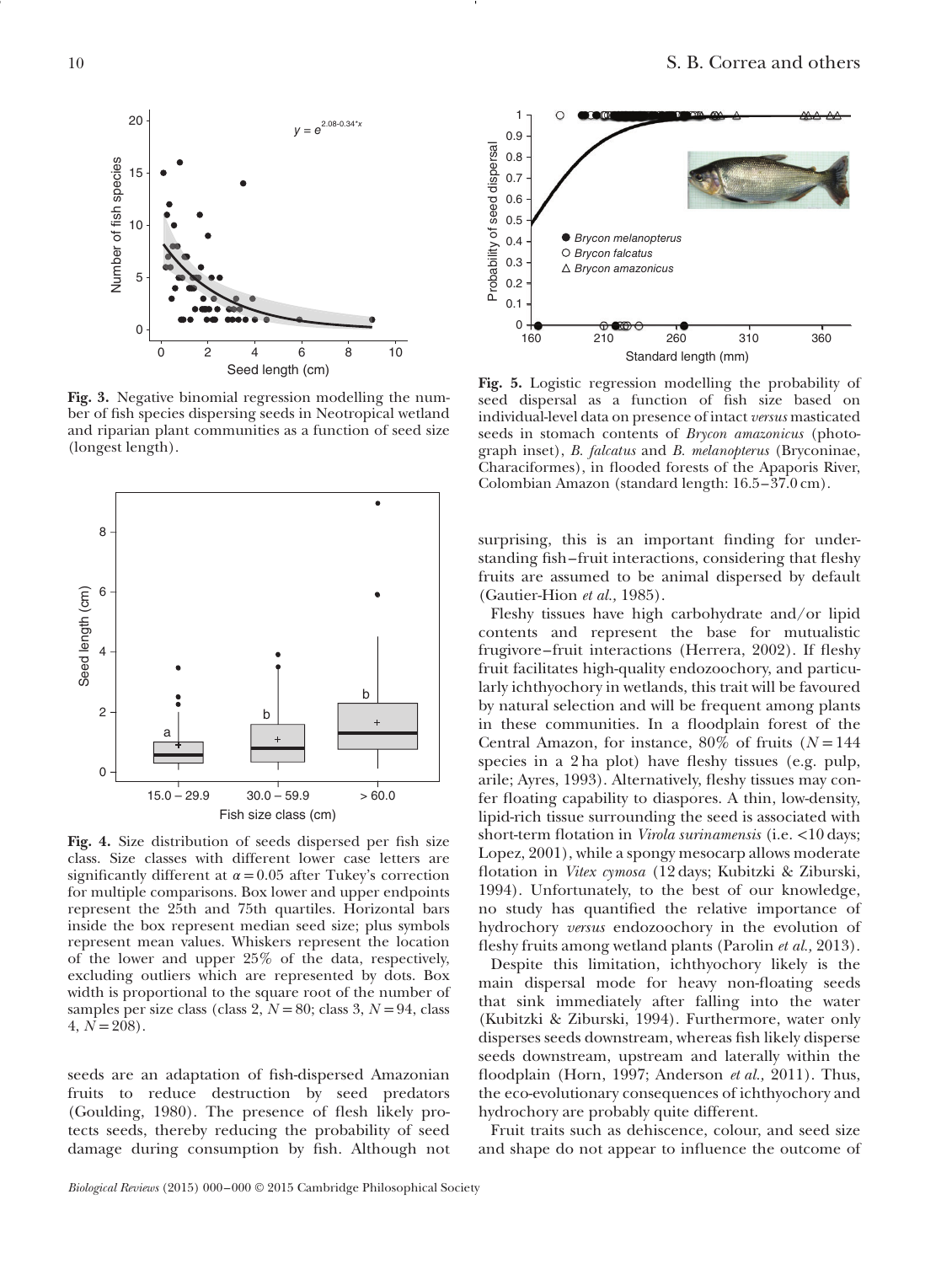fsh interactions with seeds (i.e. seed dispersal *versus* predation). These fndings, added to the large taxonomic diversity of fruits consumed by some fish species (e.g. *C. macropomum* and *P. brachypomus*) suggest that frugivorous fsh may not impose much selection on morphological fruit traits. However, under some circumstances, fsh might selectively consume fruits with certain traits. Contrasting colours could enhance detection and infuence consumption of ripe fruits falling into transparent water bodies (e.g. Krupczynski & Schuster, 2008). Additionally, fsh might impose selection on non-morphological fruit traits, such as water-soluble organic compounds, which could facilitate the localization of ripe fruits in extensive foodplain forests (e.g. Rodriguez, Alquezar & Pena, 2013). Nutrient composition greatly infuences food selection by animals, including fsh (Raubenheimer *et al.,* 2005; Ruohonen, Simpson & Raubenheimer, 2007), but its infuence on feeding choices of frugivorous fshes is unknown. The nutritional ecology (*sensu* Raubenheimer, Simpson & Mayntz, 2009) of frugivorous fshes is a promising feld that could greatly beneft from developments in the study of the role of nutrients on food selection by marine herbivorous fshes (Clements, Raubenheimer & Choat, 2009) and other vertebrate frugivores (Ganzhorn *et al.,* 2009; Felton *et al.,* 2009*a,b*; Corlett, 2011).

#### **(3) Seed predation by fshes**

Many frugivore species, including birds, mammals, and fsh, serve crucial roles as both seed dispersers and seed predators of the same plant species or of other species (e.g. Poulsen, Clark & Smith, 2002; Stevenson, 2007; Lucas, 2008; Anderson *et al.,* 2009; Albrecht, Neuschulz & Farwig, 2012). Even species traditionally regarded as specialized seed predators can contribute signifcant seed dispersal services (Donatti, Guimaraes & Galetti, 2009; Guerrero & Tye, 2009; Heleno *et al.,* 2011; Barnett *et al.,* 2012; Young, Kelly & Nelson, 2012). Nevertheless, most empirical studies focus on one or the other role, rarely considering the importance of both dispersal and predation in structuring plant communities (Hulme, 2002; Heleno *et al.,* 2011). Our analyses revealed that dry fruits are more likely to be masticated by fsh than fleshy fruits and that small- and medium-sized fish tend to masticate seeds more often than large-sized fsh. In a non-fooded lowland Amazonian rainforest, selective seed predation on common and large-seeded species by small mammals (i.e. mice and spiny rats) increases species richness by reducing the recruitment success of such species (Paine & Beck, 2007). In fragments of Brazilian Atlantic forest, seed removal and scatter hoarding by small mammals fail to compensate for decreased abundance of the agouti (*Dasyprocta* spp.), a medium-sized mammal affected by hunting and the main disperser of an endemic large-seeded palm tree (Donatti *et al.,* 2009). How the seed predation activities of frugivorous fsh compare with those of other animals

is virtually unknown. After floodwaters recede, wetland habitats are accessible to terrestrial animals, including a diversity of seed predators from beetles to rodents and peccaries. Do fsh act synergistically with these other seed predators, e.g. reducing the density of common seeds? Or do fsh and other seed predators consume different species of seeds, such that the non-fsh seed predators could not replace frugivorous fsh if overfshing continues unabated? These questions remain unanswered.

#### **(4) Functional redundancy and seed size**

Seed size is highly variable within angiosperms, even among coexisting species (Muller-Landau, 2010). Large seeds frst evolved as an adaptation to closed canopy habitats where light is very limited at ground level (Eriksson, 2008; Bolmgren & Eriksson, 2010). In harsh environments, such as dry or flooded systems, a larger seed mass increases tolerance to stressful conditions and enhances seedling survival (Leishman *et al.,* 2000; Lopez, 2001; Muller-Landau, 2010). In oligotrophic environments, such as forests inundated by black water rivers, plants produce large seeds to compensate for limited soil nutrients (Parolin, 2000). Yet larger and heavier seeds often depend on animals for their dispersal.

In turn, many frugivores are constrained by gape size, which imposes a limit on the size of fruits and seeds that they can swallow (Wheelwright, 1985). As a result, there is a signifcant reduction in the number of species of dispersers as seed size increases [e.g. in birds (Wheelwright, 1985), primates (Peres & van Roosmalen, 2002), and fsh (this study)]. Large-bodied primates and birds are key dispersers of large-seeded species (e.g. Holbrook & Loiselle, 2007; Kitamura, 2011; Stevenson, 2011; Levi & Peres, 2013). Our analyses demonstrated that large-bodied fsh species disperse seeds with a broad range of sizes, including both small- and large-seeded species (i.e.  $\geq 2.0$  cm length) and, on average, disperse larger seeds than medium-sized fsh species (Fig. 4). These results suggest that large-bodied frugivorous fsh likely are key dispersers of large-seeded species in wetland communities, much as large-bodied primates and birds are in these and non-fooded forests. Functional redundancy, especially among unrelated mutualistic species, can help mitigate negative impacts of losing one player (e.g. Sethi & Howe, 2009).

Ichthyochory appears to be the main dispersal mode for heavy fleshy fruits (e.g. large-seeded palm trees such as *Astrocaryum jauari*; Goulding, 1980; Kubitzki & Ziburski, 1994; Piedade, Parolin & Junk, 2006). The relevance of ichthyochory for non-foating seeds resides in the relative high diversity and abundance of families with large heavy seeds in Neotropical floodplain forests [e.g. Annonaceae, Arecaceae, Chrysobalanaceae, Clusiaceae, Lauraceae, Sapotaceae (Peres & van Roosmalen, 2002; Haugaasen & Peres, 2006; Wittmann *et al.,* 2006)]. If large-bodied fsh species are exterminated from these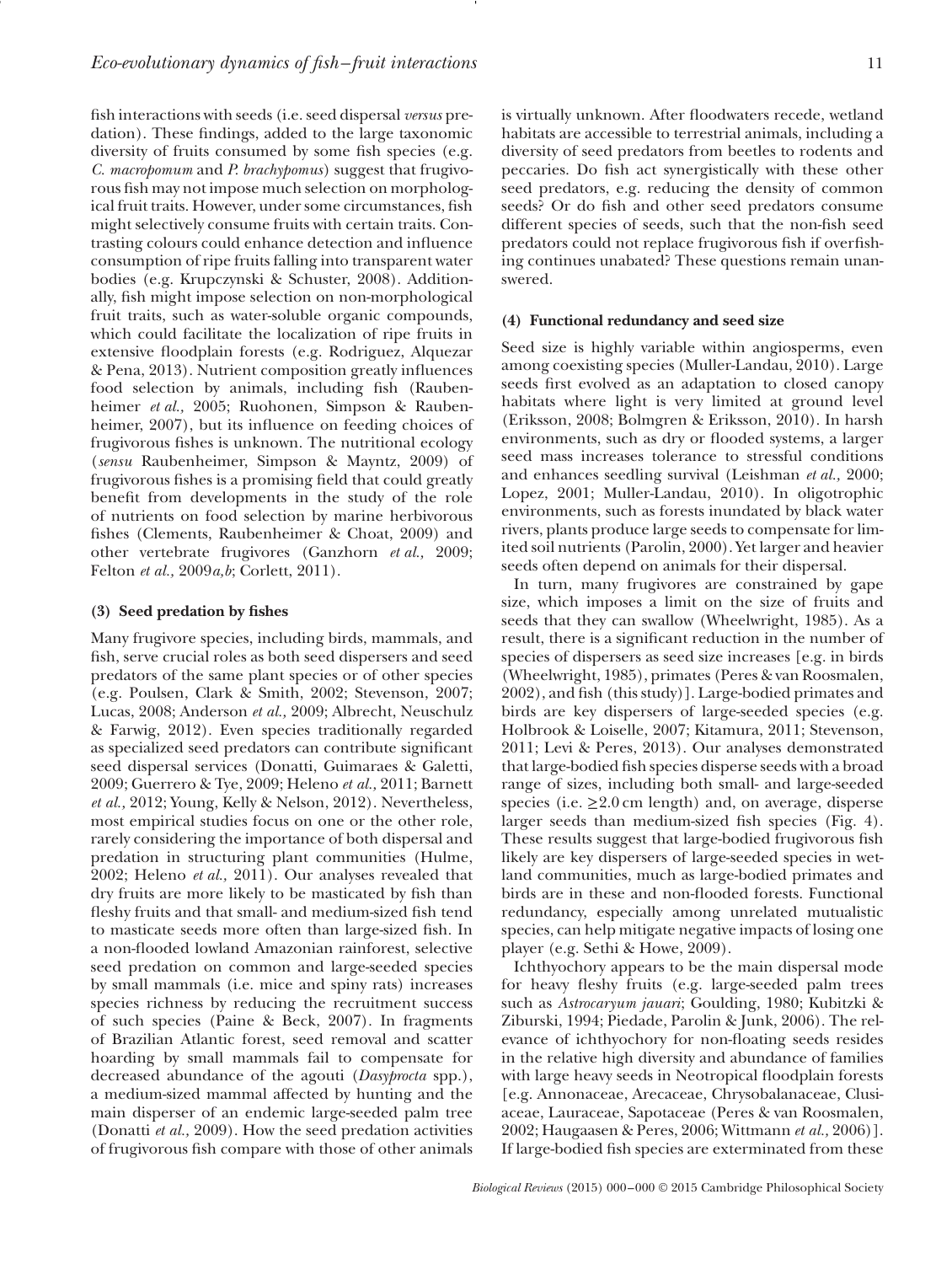ecosystems, medium- and small-sized fsh species will not replace their seed dispersal services, limiting the dispersal capabilities of numerous plant species.

# **(5) Fish size and the probability of seed dispersal**

Our individual-level analysis of seed consumption for three species of *Brycon* adds to a growing body of evidence demonstrating that among feshy fruits, seed destruction by mastication decreases with frugivore body size; a pattern previously observed at the individual level in three large-bodied species of serrasalmid fshes: *C. macropomum* (Kubitzki & Ziburski, 1994; Anderson *et al.,* 2009), *P. brachypomus* (Anderson *et al.,* 2009) and *P. mesopotamicus* (Galetti *et al.,* 2008). In general, large-bodied frugivores consume greater amounts of fruits, have longer seed-retention times, and disperse seeds further than small species (Kitamura, 2011; Wotton & Kelly, 2012). The positive association between fish size and different aspects of seed dispersal effectiveness highlights the disproportionate importance of large fsh on the reproductive dynamics of tropical riparian and foodplain plant communities.

Large frugivorous vertebrates are strongly affected by deforestation and hunting (e.g. Bodmer & Pezo-Lozano, 2001; Milner-Gulland & Bennett, 2003). Large vertebrates in general are highly susceptible to even small-scale harvesting operations due to their slow growth and low reproductive rates (Begazo & Bodmer, 1998; Levi & Peres, 2013). In tropical ecosystems across the globe, defaunation is changing forest recruitment dynamics (Beaune *et al.,* 2013; Harrison *et al.,* 2013; Kurten, 2013), especially of large-seeded tree species (e.g. Nunez-Iturri & Howe, 2007; Wang *et al.,* 2007; Wotton & Kelly, 2011), and altering patterns of natural selection on seed traits (Galetti *et al.,* 2013).

Globally, selective harvesting of commercially important fsh targets large individuals, and within a few decades induces changes in population structure by favouring the survival of smaller fsh that reproduce at an earlier age (Jørgensen *et al.,* 2007; Sharpe & Hendry, 2009). Thus, four decades of overexploitation of Neotropical fruit-eating fsh has likely skewed populations to younger and smaller individuals (Isaac & Ruffno, 1996; Reinert & Winter, 2002; Santos *et al.,* 2007). Overharvesting likely eliminates the best dispersers from the system, affecting interactions with plants and functional complementarity with other seed dispersers in different ways. For example, large individuals of larger-bodied fsh species disperse large-seeded plant species, which are more likely to be disperser-limited (Peres & van Roosmalen, 2002; Holbrook & Loiselle, 2009; Kurten, 2013). Also, because smaller individuals are more likely to destroy seeds, increased abundance of smaller frugivorous fsh will increase the frequency of seed predation relative to

seed dispersal, changing the nature of fish–fruit interactions and potentially altering the structure of riparian and foodplain plant communities.

Here we have focused mostly on large scaled fshes of the family Serrasalmidae. Catfshes, however, are just as important or more important as seed dispersers of fleshy fruits since they lack the type of teeth necessary for mastication (Goulding, 1980; de Souza-Stevaux, Negrelle & Citadini-Zanette, 1994; Kubitzki & Ziburski, 1994; Pilati, Andrian & Carneiro, 1999; Maia & Chalco, 2002; Mannheimer *et al.,* 2003; Piedade *et al.,* 2006), but less is known about them. The largest fruit-eating fsh is also a catfsh (*Phractocephalus hemioliopterus*, Pimelodidae) and a major seed disperser over a large part of the Amazon and Orinoco basins (M. Goulding, personal observations; see also Piedade *et al.,* 2006). The relative roles of serrasalmids and catfshes in seed dispersal and predation await further study. Additional data on overexploitation of fruit-eating serrasalmids and catfshes will be necessary to evaluate potential impacts of large-scale commercial and recreational fsheries on seed dispersal, seed predation, and regeneration dynamics in fooded forest and savannas.

# **V. CONCLUSIONS**

(1) We demonstrate that fsh were among the frst frugivores in the Late Cretaceous (∼70 Ma). Furthermore, fsh– fruit interactions are widespread among lineages of contemporary Neotropical fowering plants, especially among advanced eudicots. Long-distance ichthyochory likely facilitated dispersal and possibly the radiation of early angiosperms across South America.

(2) Our review has more than tripled the number of species reported in a previous effort to quantify plant diversity related to fsh frugivory in the Neotropics (i.e. an increase of 396 species and 27 families over Correa *et al.,* 2007). Despite growing evidence of ichthyochory in the Neotropics in recent decades, we still lack robust quantitative measures of dispersal effectiveness and recruitment effects of ichthyochory.

(3) Fleshy fruits are common in wetland and their seeds are more likely to be dispersed by fsh than seeds of dry fruits. We still do not have a clear understanding of the role of ichthyochory in the evolution of feshy fruits in wetland plants. A phylogenetically controlled comparison of fruit traits in fooded forests and adjacent terra frme forests could distinguish the role of different seed dispersers on trait evolution. Terra frme forests do not flood for extensive periods of time, and frugivorous fsh and water do not serve as seed dispersers in those systems. By contrast, water and fish are the primary vectors of seed dispersal in fooded forests. The best comparisons will focus on diverse plant lineages with species in both habitats for which robust phylogenies are available.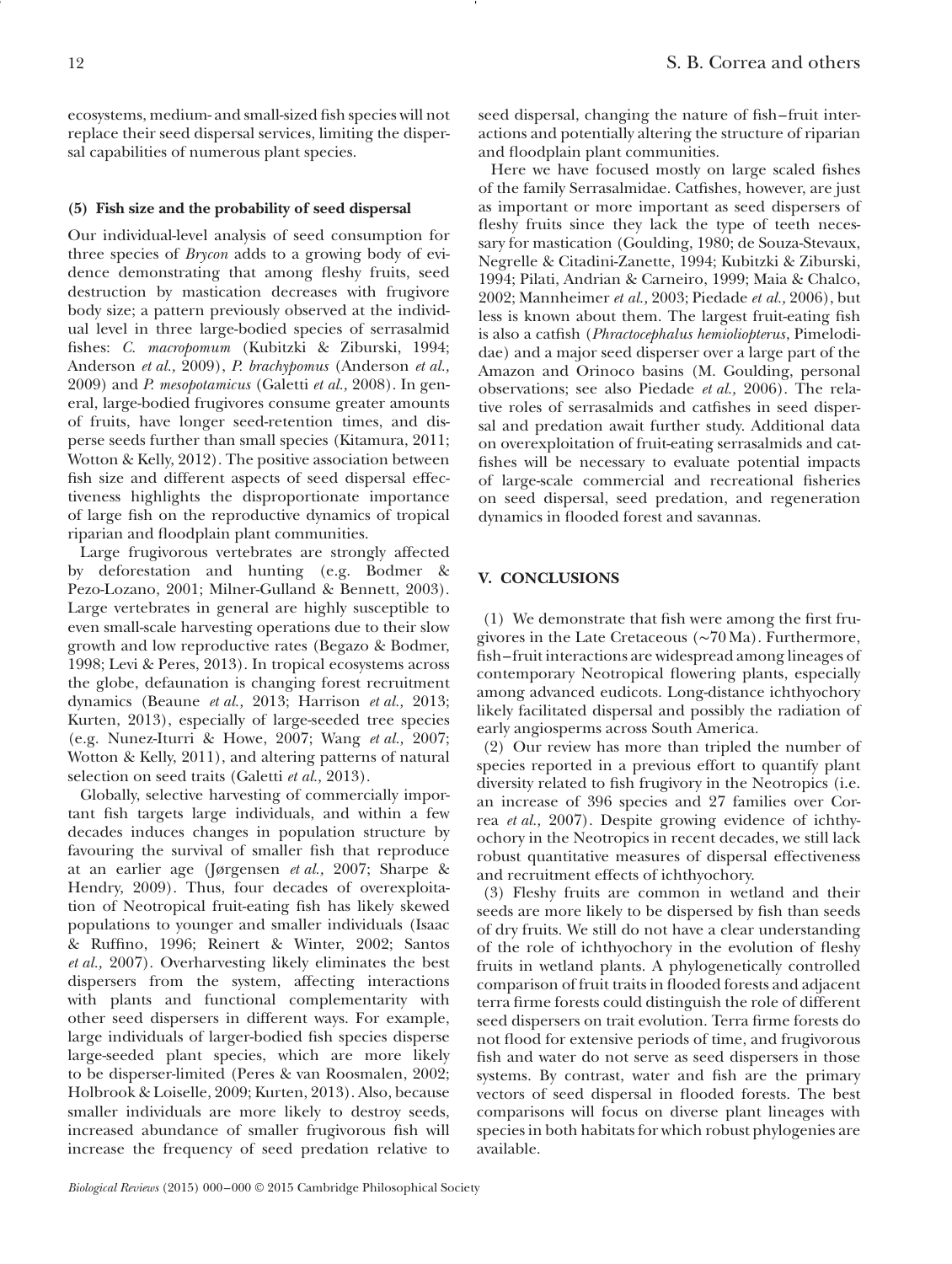(4) Large-bodied species of frugivorous fsh masticate seeds of feshy fruits less frequently than smaller species. These large fsh species also disperse seeds with a broad range of sizes, including large-seeded species, which are more likely to be disperser-limited, and non-foating seeds that cannot be dispersed by water. Our analyses highlight the importance of large frugivorous fshes as effective and key seed dispersal agents in wetlands communities. Given the current overexploitation of large frugivorous fshes across South America, alternative fsheries management strategies that account for the ecological role of these species are crucial to preserve ecosystem function and biodiversity in wetlands.

(5) Fruiting synchrony also attracts birds, mammals, and turtles, to flooded habitats (Barnett *et al.*, 2005; Haugaasen & Peres, 2007; Haugaasen & Peres, 2008). As such, seed dispersal in riparian and floodplain communities is carried out by a diverse suite of vertebrate dispersers. We know very little about the relative contributions of fruit-eating fsh *versus* other frugivorous vertebrates to seed dispersal in these systems (Banack, Horn & Gawlicka, 2002; Donatti *et al.,* 2011). If fsh disperse the same species of seeds as birds and mammals, ecological redundancy among dispersers might mitigate losses of certain frugivores due to hunting and habitat alteration (Correa *et al.,* 2007). Comprehensive empirical studies simultaneously assessing seed dispersal and predation by suites of co-occurring frugivorous vertebrates at single locations would be necessary to shed light on functional redundancy among groups.

(6) Studies of fsh diets do not usually identify seeds and fruit found in stomach contents. An efficient solution is to collect available fruit and seeds in the riparian forest at the time when diet is being investigated, for comparisons with those found in gut contents (e.g. Anderson *et al.,* 2009; Correa & Winemiller, 2014). Recent applications of DNA barcodes (short sequence markers used for taxonomic identifcation) to diet reconstruction (reviewed by Pompanon *et al.,* 2012) suggest that barcoding of local fruit-producing species and seeds retrieved from fsh guts could be a useful tool, particularly in the identifcation of heavily masticated seeds.

(7) Collaborations between ichthyologists and plant ecologists will further advance our understanding of the relative importance of fruit-eating fsh for forest regeneration. To the best of our knowledge, no study has attempted to evaluate recruitment rates of fsh-dispersed seeds in nature. Without these data, we cannot unravel the direct effects of ichthyochory on plant regeneration, community structure, and biodiversity in riparian and floodplain ecosystems (Wang & Smith, 2002; Howe & Miriti, 2004; Godinez-Alvarez & Jordano, 2007). Further studies of flooded forest population dynamics, especially on seedling densities of fsh-dispersed fruits in various river types, would shed light on the possibility that overexploitation of large frugivorous fshes is affecting plant

recruitment and ultimately biodiversity in Neotropical wetlands.

(8) South America harbours the largest diversity of fruit-eating fshes (Horn *et al.,* 2011) and some of the most diverse tropical wetland systems on earth (e.g. Amazon, Orinoco, and Pantanal; Junk *et al.,* 2006; Junk & Piedade, 2010; Fleming & Kress, 2013). The diversity of fruits and seeds consumed by fsh and the antiquity of fsh and fruit interactions revealed by our analyses reinforce the relevance of South American wetlands as focal points for studying the importance of ichthyochory in the early diversifcation and maintenance of current plant communities.

#### **VI. ACKNOWLEDGEMENTS**

We are grateful to Mauro Galetti for sharing data on fsh size, Michel Verdú for sharing data on seed size, Dairon Cárdenas for access to botanical samples (Colombian Amazon Herbarium–COAH, Instituto Amazónico de Investigaciones Científcas-Sinchi, Colombia), and Norida Marín (COAH), Rosa Ortiz-Gentry (Missouri Botanical Garden, USA), Fábia Carvalho (Herbário da Universidade Federal de Mato Grosso do Sul–CGMS, Brazil), Ana Cristina Cristaldo (CGMS), and Robert Rodríguez-Reategüi (Herbario Universidad de la Amazonía Peruana, Peru) for assistance with seed measurements. J.T.A. and S.B.C.'s work on frugivory in fsh is supported by the University of South Carolina, the Eppley Family Foundation, and National Geographic Society. The manuscript benefted from comments of two anonymous reviewers and the editor.

#### **VII. REFERENCES**

\**References marked with asterisk have been cited within the supporting information*.

- Agostinho, C. S., Marques, E. E., de Oliveira, R. J. & Braz, P. S. (2009). Feeding ecology of *Pterodoras granulosus* (Siluriformes, Doradidae) in the Lajeado Reservoir, Tocantins, Brazil. *Iheringia Serie Zoologia* **99**, 301–306.
- Agresti, A. (2013). *Categorical Data Analysis*. Third Edition. John Wiley & Sons, New Jersey.
- \*Agualimpia, J. Y. C., Lozano-Largacha, Y. & Rivas, T. L. (2007). Contribución a la ecología trófca del denton *Leporinus muyscorum* (Steindachner 1902) en la Ciénaga La Grande, Cuenca media del Rio Atrato, Colombia. *Revista Institucional Universidad Tecnológica del Chocó* **26**, 4–8.
- Albrecht, J., Neuschulz, E. L. & Farwig, N. (2012). Impact of habitat structure and fruit abundance on avian seed dispersal and fruit predation. *Basic and Applied Ecology* **13**, 347–354.
- \*Almeida, R. G. (1984). Biologia alimentar de tres espécies de *Triportheus* (Pisces: Characoidei, Characidae) do lago Castanho, Amazonas. *Acta Amazonica* **14**, 48–76.
- Anderson, J. T., Nuttle, T., Saldaña Rojas, J. S., Pendergast, T. H. & Flecker, A. S. (2011). Extremely long-distance seed dispersal by an overfshed Amazonian frugivore. *Proceedings of the Royal Society B: Biological Sciences* **278**, 3329–3335.
- Anderson, J. T., Saldaña-Rojas, J. & Flecker, A. S. (2009). High-quality seed dispersal by fruit-eating fshes in Amazonian foodplain habitats. *Oecologia* **161**, 279–290.
- Antonelli, A., Nylander, J. A. A., Persson, C. & Sanmartin, I. (2009). Tracing the impact of the Andean uplift on Neotropical plant evolution. *Proceedings of the National Academy of Sciences of the United States of America* **106**, 9749–9754.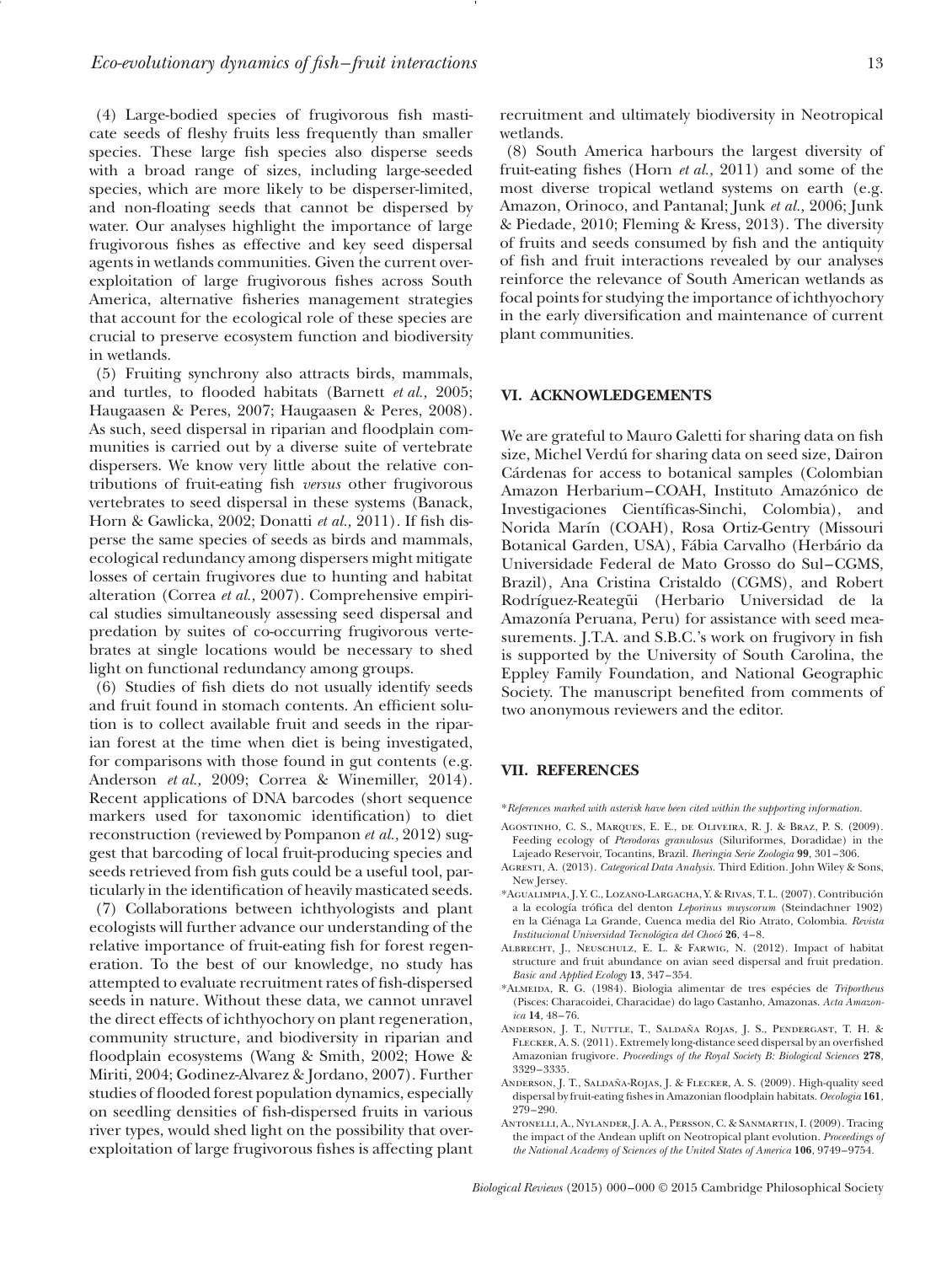- APG III (2009). An update of the angiosperm phylogeny group classifcation for the orders and families of fowering plants: APG III. *Botanical Journal of the Linnean Society* **161**, 105–121.
- \*Araujo-Lima, C. A. R. M. & Goulding, M. (1998). *Os Frutos do Tambaqui. Ecologia. Conservação e Cultivo na Amazônia*. Sociedade Civil Mamirauá MCT-CNPq, Brasília.
- Aslan, C. E., Zavaleta, E. S., Tershy, B. & Croll, D. (2013). Mutualism disruption threatens global plant biodiversity: a systematic review. *PLoS One* **8**, e66993.
- Ayres, J. M. (1993). *As Matas do Várzea do Mamirauá*. MCT/CNPq, Sociedade Civil Mamirauá, Brasília.
- BANACK, S. A., HORN, M. H. & GAWLICKA, A. (2002). Disperser-vs. establishmentlimited distribution of a riparian fg tree (*Ficus insipida*) in a Costa Rican tropical rainforest. *Biotropica* **34**, 232–243.
- Barnett, A. A., Boyle, S. A., Pinto, L. P., Lourenco, W. C., Almeida, T., Silva, W. S., Ronchi-Teles, B., Bezerra, B. M., Ross, C., MacLarnon, A. & Spironello, W. R. (2012). Primary seed dispersal by three Neotropical seed-predating primates (*Cacajao melanocephalus ouakary, Chiropotes chiropotes* and *Chiropotes albinasus*). *Journal of Tropical Ecology* **28**, 543–555.
- BARNETT, A. A., DE CASTILHO, C. V., SHAPLEY, R. L. & ANICACIO, A. (2005). Diet, habitat selection and natural history of *Cacajao melanocephalus ouakary* in Jau National Park, Brazil. *International Journal of Primatology* **26**, 949–969.
- Barthem, R. & Goulding, M. (2007). *An Unexpected Ecosystem. The Amazon as Revealed by Fisheries*. Asociación para la Conservación de la Cuenca Amazónica (ACCA), Missouri Botanical Garden Press, Lima.
- BATISTA, V.d. S. & PETRERE, M. (2003). Characterization of the commercial fsh production landed at Manaus, Amazonas State, Brazil. *Acta Amazonica* **33**, 53–66.
- Beaune, D., Bretagnolle, F., Bollache, L., Hohmann, G., Surbeck, M. & FRUTH, B. (2013). Seed dispersal strategies and the threat of defaunation in a Congo forest. *Biodiversity and Conservation* **22**, 225–238.
- BEGAZO, A. J. & BODMER, R. E. (1998). Use and conservation of Cracidae (Aves: Galliformes) in the Peruvian Amazon. *Oryx* **32**, 301–309.
- Berendse, F. & Scheffer, M. (2009). The angiosperm radiation revisited, an ecological explanation for Darwin's 'abominable mystery'. *Ecology Letters* **12**, 885–872.
- Bodmer, R. E. & Pezo-Lozano, E. (2001). Rural development and sustainable wildlife use in the tropics. *Conservation Biology* **15**, 1163–1170.
- BOLMGREN, K. & ERIKSSON, O. (2010). Seed mass and the evolution of fleshy fruits in angiosperms. *Oikos* **119**, 707–718.
- Boujard, T., Sabatier, D., Rojas-Beltran, R., Prevost, M. F. & Renno, J. F. (1990). The food habits of three allochthonous feeding characoids in French Guiana. *Revue d'Ecologie (la Terre et la Vie)* **45**, 247–258.
- \*Canestri, V. (1970). Alimentación frugivora en *Colossoma brachypomus* (Osteichtyes – Characiformes- Characidae). *Memoria de la Sociedad de Ciencias Naturales La Salle* **30**, 9–17.
- Carvalho, F. M. & Kawakami-Resende, E. (1984). Aspectos de biologia de *Tocantisia depressa* (Siluriformes, Auchenipteridae). *Amazoniana* **8**, 327–337.
- \*Cavalcante, P. B. (1978). Contribução ao conhecimento das Gnetaceas da Amazônia (Gimnospermas). *Acta Amazonica* **8**, 201–215.
- JR \*Claro, L., Ferreira, E. G., Zuanon, J. & Araujo- Lima, C. A. R. M. (2004). O efeito da foresta alagada na alimentaçao de tres espécies de peixes onívoros em lagos de várzea da Amazonia Central, Brasil. *Acta Amazonica* **34**, 133–137.
- Clements, K. D., Raubenheimer, D. & Choat, J. H. (2009). Nutritional ecology of marine herbivorous fshes: ten years on. *Functional Ecology* **23**, 79–92.
- CORLETT, R. T. (2011). How to be a frugivore (in a changing world). Acta *Oecologica* **37**, 674–681.
- Cornejo, F. & Janovec, J. (2010). *Seeds of Amazonian Plants*. Princeton University Press, Princeton.
- Correa, S. B. (1999). *Estudio ecológico preliminar de asociaciones de peces en el Lago Taraira, Amazonía Colombiana*. B.Sc. Thesis: Universidad del Valle.
- Correa, S. B. (2012). *Trophic ecology of frugivorous fshes in foodplain forests of the Colombian Amazon*. Dissertation Thesis: Texas A&M University.
- Correa, S. B. & Winemiller, K. O. (2014). Niche partitioning among frugivorous fshes in response to fuctuating resources in the Amazonian foodplain forest. *Ecology* **95**, 210–224.
- Correa, S. B., Winemiller, K., López-Fernández, H. & Galetti, M. (2007). Evolutionary perspectives on seed consumption and dispersal by fshes. *BioScience* **57**, 748–756.
- Costa-Pereira, R., Severo-Neto, F., Yule, T. S. & Pereira, A. P. T. (2010). Fruit-eating fshes of *Banara arguta* (Salicaceae) in the Miranda River foodplain, Pantanal wetland. *Biota Neotropica* **11**, 373–376.
- Crampton, W. G. R. (2011). An ecological perspective on diversity and distributions. In *Historical Biogeography of Neotropical Freshwater Fishes* (eds J. S. Albert and R. E. Reis), pp. 165–189. University of California Press, London.
- DAHDUL, W. M. (2004). Fossil Serrasalmine fishes (Teleostei: Characiformes) from the Lower Miocene of north-western Venezuela. In *Fossils of the Miocene Castillo Formation, Venezuela: Contributions on Neotropical Palaeontology*, Volume

71. *Special Papers in Palaeontology Series* (eds M. R. Sanchez-Villagra and J. A. Clark), pp. 23–28. The Paleontological Association, London.

- DAHDUL, W. M. (2007). *Phylogenetics and diversification of the Neotropical Serrasalminae (Ostariophysi: Characiformes)*. PhD Dissertation: University of Pennsylvania.
- DONATTI, C. I., GUIMARAES, P. R. & GALETTI, M. (2009). Seed dispersal and predation in the endemic Atlantic rainforest palm *Astrocaryum aculeatissimum* across a gradient of seed disperser abundance. *Ecological Research* **24**, 1187–1195.
- Donatti, C. I., Guimaraes, P. R., Galetti, M., Pizo, M. A., Marquitti, F. M. D. & Dirzo, R. (2011). Analysis of a hyper-diverse seed dispersal network: modularity and underlying mechanisms. *Ecology Letters* **14**, 773–781.
- Drewe, K. E., Horn, M. H., Dickson, K. A. & Gawlicka, A. (2004). Insectivore to frugivore: ontogenetic changes in gut morphology and digestive enzyme activity in the characid fsh *Brycon guatemalensis* from Costa Rican rain forest streams. *Journal of Fish Biology* **64**, 890–902.
- Eiserhardt, W. L., Svenning, J. C., Borchsenium, F., Kristiansens, T. & Balslev, H. (2013). Separating environmental and geographical determinants of phylogenetic community structure in Amazonian palms (Arecaceae). *Botanical Journal of the Linnean Society* **171**, 244–259.
- \*Erausquín, G. M. & Neumann, A. A. (2006). Variación temporal de la dieta de la «sardina» *Triportheus angulatus* (Characiformes, Characidae) en una laguna de inundación de la selva amazónica peruana. *Folia Amazonica* **15**, 144–150.
- Eriksson, O. (2008). Evolution of seed size and biotic seed dispersal in angiosperms: paleoecological and neoecological evidence. *International Journal of Plant Sciences* **169**, 863–870.
- Eva, H. D., Belward, A. S., De Miranda, E. E., Di Bella, C. M., Gond, V., HUBER, O., JONES, S., SGRENZAROLI, M. & FRITZ, S. (2004). A land cover map of South America. *Global Change Biology* **10**, 731–744.
- Exponent. (2011). Amaila hydropower project ESIA addendum: complementary baseline survey results. Bellevue.
- Felton, A. M., Felton, A., Raubenheimer, D., Simpson, S. J., Foley, W. J., Wood, J. T., Wallis, I. R. & Lindenmayer, D. B. (2009a). Protein content of diets dictates the daily energy intake of a free-ranging primate. *Behavioral Ecology* **20**, 685–690.
- Felton, A. M., Felton, A., Wood, J. T., Foley, W. J., Raubenheimer, D., Wallis, I. R. & Lindenmayer, D. B. (2009b). Nutritional ecology of *Ateles chamek* in lowland Bolivia: how macronutrient balancing infuences food choices. *International Journal of Primatology* **30**, 675–696.
- Filho, L. C.d. S. & Batista, V. d. S. (2009). Dinâmica populacional da matrinxã *Brycon amazonicus* (Characidae) na Amazônia Central. *Zoologia* **26**, 195–203.
- Fleming, T. H. & Kress, W. J. (2011). A brief history of fruits and frugivores. *Acta Oecologica* **37**, 521–530.
- Fleming, T. H. & Kress, W. J. (2013). *The Ornaments of Life. Coevolution and Conservation in the Tropics*. The University of Chicago Press, Chicago.
- Freitas, T. M. D., Almeida, V. H. D., Valente, R. D. & Montag, L. F. D. (2011). Feeding ecology of *Auchenipterichthys longimanus* (Siluriformes: Auchenipteridae) in a riparian fooded forest of Eastern Amazonia, Brazil. *Neotropical Ichthyology* **9**, 629–636.
- Froese, R. & Pauly, D. (2013). FishBase (Version 10/2013).
- Galetti, M., Donatti, C. I., Pizo, M. A. & Giacomini, H. C. (2008). Big fsh are the best: seed dispersal of *Bactris glaucescens* by the Pacu fsh (*Piaractus mesopotamicus*) in the Pantanal, Brazil. *Biotropica* **40**, 386–389.
- Galetti, M., Guevara, R., Côrtes, M. C., Fadini, R., Von Matter, S., Leite, A. B., Labecca, F., Ribeiro, T., Carvalho, C. S., Collevatti, R. G., Pires, M. M., Guimarães, P. R. Jr., Brancalion, P. H., Ribeiro, M. C. & Jordano, P. (2013). Functional extinction of birds drives rapid evolutionary changes in seed size. *Science* **340**, 1086–1090.
- Ganzhorn, J. U., Arrigo-Nelson, S., Boinski, S., Bollen, A., Carrai, V., Derby, A., Donati, G., Koenig, A., Kowalewski, M., Lahann, P., Norscia, I., Polowinsky, S. Y., Schwitzer, C., Stevenson, P. R., Talebi, M. G., Tan, C., Vogel, E. R. & Wright, P. C. (2009). Possible fruit protein effects on primate communities in Madagascar and the Neotropics. *PLoS One* **4**, e8253.
- Gautier-Hion, A., Duplantier, J. M., Quris, R., Feer, F., Sourd, C., Decoux, J. P., Dubost, G., Emmons, L., Erard, C., Hecketsweiler, P., Moungazi, A., Roussilhon, C. & Thiollay, J. M. (1985). Fruit characters as a basis of fruit choice and seed dispersal in a tropical forest vertebrate community. *Oecologia* **65**, 324–337.
- Gayet, M. & Meunier, F. J. (1998). Maastrichtian to Early Late Paleocene freshwater Osteichthyes of Bolivia: additions and comments. In *Phylogeny and Classifcation of Neotropical Fishes* (eds L. R. Malabarba, R. E. Reis, R. P. Vari, Z. M. S. Lucena and C. A. S. Lucena), pp. 85–110. EDIPUCRS, Porto Alegre.
- GENTRY, A. H. (1996). *A Field Guide to the Families and Genera of Woody Plants of Northwest South America*. University of Chicago Press, Chicago.
- GODINEZ-ALVAREZ, H. & JORDANO, P. (2007). An empirical approach to analising the demographic consequences of seed dispersal by frugivores. In *Frugivory and Seed Dispersal: Theory and Applications in a Changing World* (eds A. J. DENNIS, E. W. SCHUPP, R. J. GREEN and D. A. WESCOTT), pp. 391-406. CABI, Cambridge.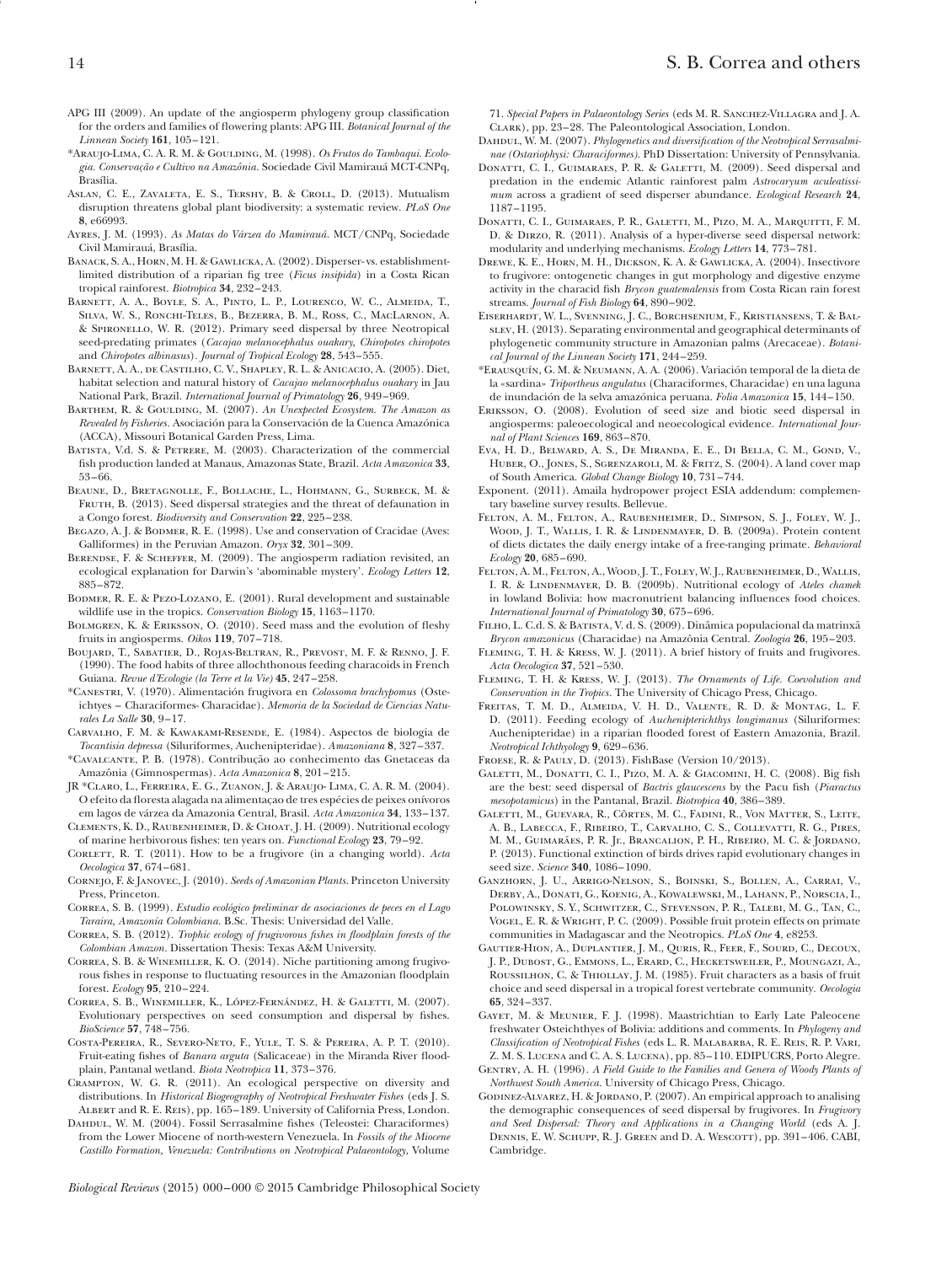- GODOY, J. A. & JORDANO, P. (2001). Seed dispersal by animals: exact identification of source trees with endocarp DNA microsatellites. *Molecular Ecology* **10**, 2275–2283.
- \*Gomiero, L. M. & Braga, F. M. S. (2003). O Lambari *Astyanax altiparanae* (Characidae) pode ser um dispersor de sementes? *Acta Scientiarum Biological Sciences* **25**, 353–360.
- GOTTSBERGER, G. (1978). Seed dispersal by fish in the inundated regions of Humaitá, Amazonia. *Biotropica* **10**, 170–183.
- GOULDING, M. (1980). *The Fishes and the Forest: Explorations in the Amazonian Natural History*. University of California Press, Berkeley.
- GOULDING, M. (1981). *Man and Fisheries on an Amazon Frontier*. W. Junk Publishers, The Hague.
- GOULDING, M. & CARVALHO, M. L. (1982). Life history and management of the tambaqui (*Colossoma macropomum*, Characidae): an important Amazonian food fsh. *Revista Brasileira de Zoologia* **2**, 99–111.
- Guerrero, A. M. & Tye, A. (2009). Darwin's Finches as seed predators and dispersers. *Wilson Journal of Ornithology* **121**, 752–764.
- Harrison, R. D., Tan, S., Plotkin, J. B., Slik, F., Detto, M., Brenes, T., Itoh, A. & Davies, S. J. (2013). Consequences of defaunation for a tropical tree community. *Ecology Letters* **16**, 687–694.
- Haugaasen, T. & Peres, C. A. (2006). Floristic, edaphic and structural characteristics of fooded and unfooded forests in the lower Rio Purús region of central Amazonia, Brazil. *Acta Amazonica* **36**, 25–35.
- Haugaasen, T. & Peres, C. A. (2007). Vertebrate responses to fruit production in Amazonian fooded and unfooded forests. *Conservation Biology* **16**, 4165–4190.
- Haugaasen, T. & Peres, C. A. (2008). Population abundance and biomass of large-bodied birds in Amazonian fooded and unfooded forests. *Bird Conservation International* **18**, 87–101.
- Hedges, S. B. & Kumar, S. (2009). *The Timetree of Life*. Oxford University Press, Oxford.
- Heleno, R. H., Ross, G., Everard, A., Memmott, J. & Ramos, J. A. (2011). The role of avian 'seed predators' as seed dispersers. *Ibis* **153**, 199–203.
- Helfman, G. S., Collette, B. B., Facey, D. E. & Bowen, B. W. (2009). *The Diversity of Fishes. Biology, Evolution and Ecology*. Wiley-Blackwell, Chichester.
- Henderson, A., Galeano, G. & Bernal, R. (1995). *Palms of the Americas*. Princeton University Press, Princeton.
- Henderson, P. A., Hamilton, W. D. & Crampton, W. G. R. (1998). Evolution and diversity in Amazonian foodplain communities. In *Dynamics of Tropical Communities* (eds D. M. Newbery, H. H. T. Prins and N. D. Brown), pp. 385–419. Cambridge University Press, Cambridge.
- Herrera, C. M. (2002). Seed dispersal by vertebrates. In *Plant-Animal Interac*tions. An Evolutionary Approach (eds C. M. HERRERA and O. PELLMYR), pp. 185–208. Blackwell Science, Oxford.
- HOLBROOK, K. M. & LOISELLE, B. (2007). Using Toucan-generated dispersal models to estimate seed dispersal in Amazonian Ecuador. In *Seed Dispersal. Theory and its Application in a Changing World* (eds A. J. Dennis, E. W. Schupp, R. J. GREEN and D. A. WESCOTT), pp. 300-321. CABI, Cambridge.
- HOLBROOK, K. M. & LOISELLE, B. A. (2009). Dispersal in a Neotropical tree, *Virola fexuosa* (Myristicaceae): does hunting of large vertebrates limit seed removal? *Ecology* **90**, 1449–1455.
- Honda, E. M. S. (1974). Contribuçao ao conhecimento da biologia de peixes do Amazonas. II. Alimentaçao de tambaqui, *Colossoma bidens* (Spix). *Acta Amazonica* **4**, 47–53.
- Hoorn, C., Wesselingh, F. P., Hovikoski, J. & Guerrero, J. (2010). The development of the Amazonian mega-wetland (Miocene; Brazil, Colombia, Peru, Bolivia). In *Amazonia: Landscape and Species Evolution*, pp. 123–142. Wiley-Blackwell, Chichester.
- Horn, M. H. (1997). Evidence for dispersal of fg seeds by the fruit-eating characid fsh *Brycon guatemalensis* Regan in a Costa Rican tropical rain forest. *Oecologia* **109**, 259–264.
- Horn, M. H., Correa, S. B., Parolin, P., Pollux, B. J. A., Anderson, J. T., LUCAS, C., WIDMANN, P., TIJU, A., GALETTI, M. & GOULDING, M. (2011). Seed dispersal by fshes in tropical and temperate fresh waters: the growing evidence. *Acta Oecologica* **37**, 561–577.
- Howe, H. F. & Miriti, M. N. (2004). When seed dispersal matters. *Bioscience* **54**, 651–660.
- Hulme, P. E. (2002). Seed-eaters: seed dispersal, destruction and demography. In *Seed Dispersal and Frugivory: Ecology, Evolution and Conservation* (eds D. J. LEVEY, W. R. SILVA and M. GALETTI), pp. 257-273. CABI, Oxford.
- Isaac, V. J. & Ruffino, M. L. (1996). Population dynamics of tambaqui, *Colossoma macropomum* Cuvier, in the lower Amazon, Brazil. *Fisheries Management and Ecology* **106**, 110–127.
- Jaramillo, C., Hoorn, C., Silva, S. A. F., Leite, F., Herrera, F., Quiroz, L., Dino, R. & Antonioli, L. (2010). The origin of the modern Amazon rainforest: implications of the palynological and paleobotanical record. In *Amazonia, Landscape and Species Evolution: a Look into the Past* (eds C. Hoorn and F. P. Wesselingh), pp. 317–334. Wiley-Blackwell, Chichester.
- JORDANO, P. & SCHUPP, E. W. (2000). Seed disperser effectiveness: the quantity component and patterns of seed rain for *Prunus mahaleb*. *Ecological Monographs* **70**, 591–615.
- Jørgensen, C., Enberg, K., Dunlop, E. S., Arlinghaus, R., Boukal, D. S., Brander, K., Ernande, B., Gardmark, A., Johnston, F., Matsumura, S., PARDOE, H., RAAB, K., SILVA, A., VAINIKKA, A., DIECKMANN, U., HEINO, M. & Rijnsdorp, A. D. (2007). Managing evolving fsh stocks. *Science* **318**, 1247–1248.
- JUNK, W. J., DA CUNHA, C. N., WANTZEN, K. M., PETERMANN, P., STRUESSMANN, C., MARQUES, M. I. & ADIS, J. (2006). Biodiversity and its conservation in the Pantanal of Mato Grosso, Brazil. *Aquatic Sciences* **68**, 278–309.
- Junk, W., Soares, M. G. M. & Bayley, P. B. (2007). Freshwater fshes of the Amazon River Basin: their biodiversity, fsheries, and habitats. *Aquatic Ecosystem Health and Management* **10**, 153–173.
- Junk, W. J. & Piedade, M. T. F. (2010). An introduction to South American wetland forests: distribution, defnitions and general characterization. In *Central Amazonian Floodplain Forests: Ecophysiology, Biodiversity, and Sustainable Management* (eds W. J. Junk, M. T. F. Piedade, F. Wittmann, J. Schöngart and P. PAROLIN), pp. 4-25. Springer, New York.
- KITAMURA, S. (2011). Frugivory and seed dispersal by hornbills (Bucerotidae) in tropical forests. *Acta Oecologica-International Journal of Ecology* **37**, 531–541.
- Knab-Vispo, C., Daza, F., Vispo, C. & González, N. (2003). The diet of Morocoto (*Piaractus brachypomus*) in the lower Rio Caura in relation to its ecological role and its conservation. *Scientia Guaianæ* **12**, 367–391.
- KRUPCZYNSKI, P. & SCHUSTER, S. (2008). Fruit-catching fish tune their fast starts to compensate for drift. *Current Biology* **18**, 1961–1965.
- Kubitzki, K. (1985). Ichthyochory in *Gnetum venosum*. *Anais da Academia Brasileira de Ciências* **57**, 513–516.
- KUBITZKI, K. & ZIBURSKI, A. (1994). Seed dispersal in flood-plain forests of Amazonia. *Biotropica* **26**, 30–43.
- KURTEN, E. L. (2013). Cascading effects of contemporaneous defaunation on tropical forest communities. *Biological Conservation* **163**, 22–32.
- Leishman, M. R., Wright, I. J., Moles, A. T. & Westoby, M. (2000). The evolutionary ecology of seed size. In *Seeds: the Ecology of Regeneration in Plant Communities* (ed. M. Fenner), pp. 31–57. CABI, New York.
- Levi, T. & Peres, C. A. (2013). Dispersal vacuum in the seedling recruitment of a primate-dispersed Amazonian tree. *Biological Conservation* **163**, 99–106.
- Levin, D. A. (2006). Ancient dispersals, propagule pressure, and species selection in fowering plants. *Systematics Botany* **31**, 443–448.
- \*Lolis, A. A. & Andrian, I.d. F. (1996). Alimentção de *Pimelodus maculatus* Lacepede, 1803 (Siluriformes, Pimelodidae) na planicie de inundaçao do alto Rio Paraná, Brasil. *Boletim do Instituto de Pesca* **23**, 187–202.
- Lomascolo, S. B., Levey, D. J., Kimball, R. T., Bolker, B. M., Alborn, H. T. & Dirzo, R. (2010). Dispersers shape fruit diversity in *Ficus* (Moraceae). *Proceedings of the National Academy of Sciences of the United States of America* **107**, 14668–14672.
- Lopes de Souza, L. (2005). Frugivoria e dispersao de semestes por peixes na Reserva de Desenvolvimiento Sustentável Amana. *Uakari* **1**, 1–8.
- LOPEZ, O. R. (2001). Seed flotation and postflooding germination in tropical *terra frme* and seasonally fooded forest species. *Functional Ecology* **15**, 763–771.
- López-Fernández, H. & Albert, J. S. (2011). Paleogene radiations. In *Historical Biogeography of Neotropical Freshwater Fishes* (eds J. S. Albert and R. E. Reis), pp. 105–117. University of California Press, Berkeley.
- \*Lowe-McConnell, R. H. (1964). The fshes of the Rupununi savanna district of British Guiana. Pt I. Groupings of fsh species and effects of the seasonal cycles on the fsh. *Zoological Journal of the Linnean Society* **45**, 103–144.
- Lucas, C. M. (2008). Within food season variation in fruit consumption and seed dispersal by two characin fshes of the Amazon. *Biotropica* **40**, 581–589.
- LUNDBERG, J. (1998). The temporal context for the diversification of Neotropical fshes. In *Phylogeny and Classifcation of Neotropical Fishes* (eds L. R. Malabarba, R. E. Reis, R. P. Vari, Z. M. S. Lucena and C. A. S. Lucena), pp. 49–68. EDIPUCRS, Porto Alegre.
- Lundberg, J., Machado-Allison, A. & Kay, R. F. (1986). Miocene characid fshes from Colombia: evolutionary stasis and extirpation. *Science* **234**, 208–209.
- Lundberg, J., Marshall, L. G., Guerrero, J., Horton, B., Malabarba, M. C. L. S. & Wesselingh, F. (1998). The stage for Neotropical fsh diversifcation: a history of tropical South American rivers. In *Phylogeny and Classifcation of Neotropical Fishes* (eds L. R. Malabarba, R. E. Reis, R. P. Vari, Z. M. S. Lucena and C. A. S. Lucena), pp. 13–48. EDIPUCRS, Porto Alegre.
- LUNDBERG, J., SABAJ PEREZ, M. H., DAHDUL, W. M. & AGUILERA, O. A. (2010). The Amazonian Neogene fsh fauna. In *Amazonia, Landscape and Species Evolution: a Look into the Past* (eds C. Hoorn and F. P. Wesselingh), pp. 281–301. Wiley-Blackwell, Chichester.
- \*Maia, L. (1997). *Infuência do pulso de inundação na fsiologia, fenologia e produção de frutos de Hevea spruceana (Euphorbiaceae) e Eschweilera tenuifolia (Lecythidaceae) em área inundável de igapó da Amazônia Central*. Dissertation Thesis: Instituto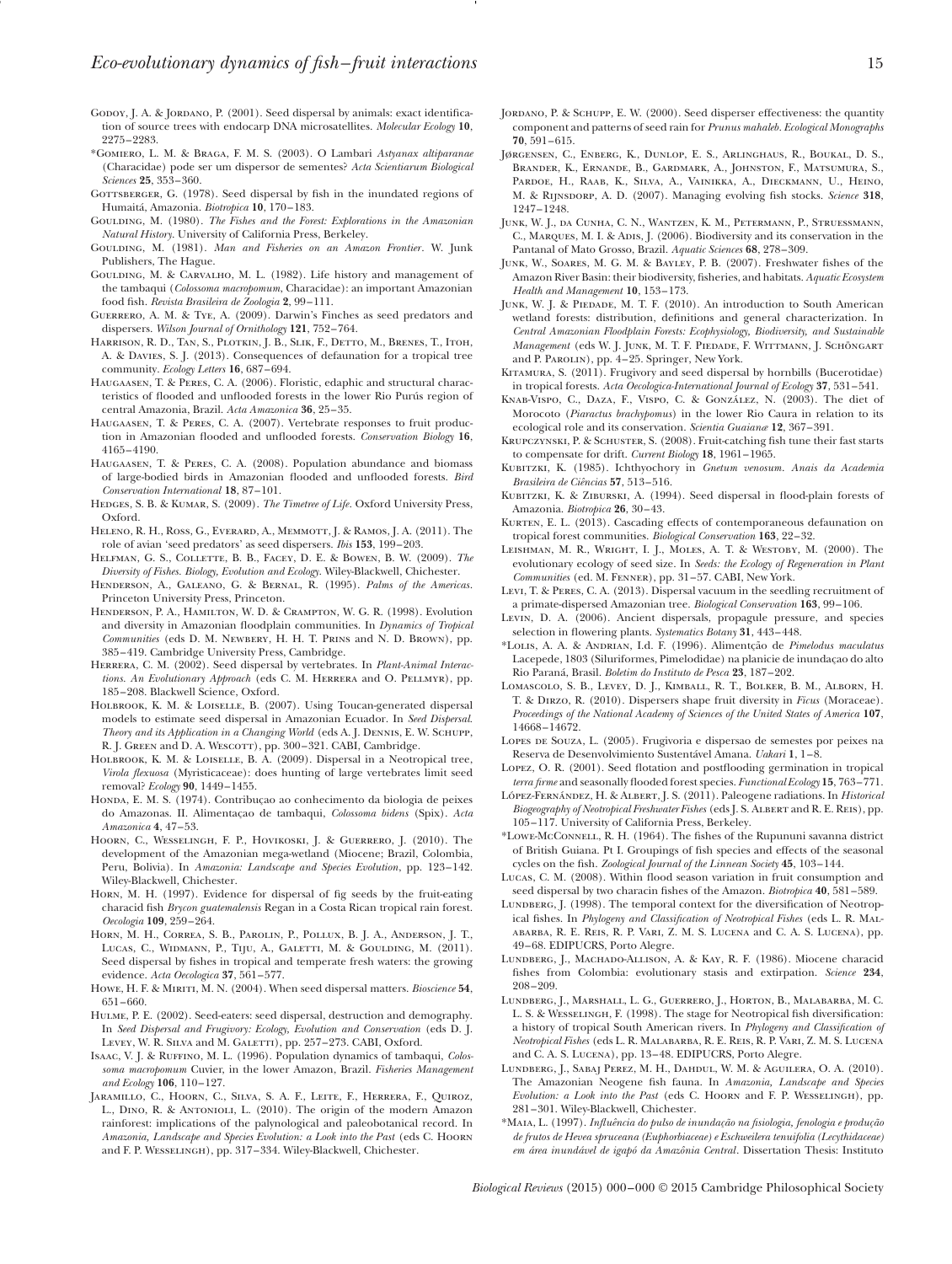Nacional de Pesquisas da Amazônia/Universidade Federal do Amazonas, Manaus.

- MAIA, L. & CHALCO, F. P. (2002). Fruit production from the floodplain forest of central Amazonia: a food resource for fsh. *Acta Amazonica* **32**, 45–54.
- \*Maia, L., Piedade, M. T. F. & Soares, M. G. (1998). The phenology of *Macrolobium multijugum* (Caesalpiniaceae) in fooded forest, in the black water (igapó) of the Tarumã-Mirim, Central Amazonia, Brazil. In *Proceedings of the Third SHIFT Workshop*, pp. 293–303. Manaus.
- Maia, L.d. A., Santos, L. M. d. & Parolin, P. (2007). Seed germination of *Bothriospora corymbosa* (Rubiaceae) recouped of digestive tract of *Triportheus angulatus* (sardinha) in Camaleão Lake, Central Amazonian. *Acta Amazonica* **37**, 321–326.
- Malabarba, M. C. d. S. L. (2004). On the paleoichthyofauna from the Aiuruoca Tertiary Basin, Minas Gerais State, Brazil. *Ameghiniana* **41**, 515–519.
- Mannheimer, S., Bevilacqua, G., Caramaschi, E. P. & Scarano, F. R. (2003). Evidence for seed dispersal by the catfsh *Auchenipterichthys longimanus* in an Amazonian lake. *Journal of Tropical Ecology* **19**, 215–218.
- MILNER-GULLAND, E. J. & BENNETT, E. L. (2003). Wild meat: the bigger picture. *Trends in Ecology & Evolution* **18**, 351–357.
- Moegenburg, S. M. (2002). *Fruit-frugivore interactions in* Euterpe *palm forests of the Amazon river foodplain*. Dissertation Thesis: University of Florida.
- MORA, J. P., SMITH-RAMIREZ, C. & ZUÑIGA-FEEST, A. (2013). The role of fleshy pericarp in seed germination and dispersal under fooded conditions in three wetland forest species. *Acta Oecologica* **46**, 10–16.
- Morley, R. J. (2003). Interplate dispersal paths for megathermal angiosperms. *Perspectives in Plant Ecology, Evolution and Systematics* **6**, 5–20.
- Muller-Landau, H. C. (2010). The tolerance-fecundity trade-off and the maintenance of diversity in seed size. *Proceedings of the National Academy of Sciences of the United States of America* **107**, 4242–4247.
- Nico, L. G. (1991). *Trophic ecology of piranhas (Characidae: Serrasalminae) from savanna and forest regions in the Orinoco River basin of Venezuela*. PhD Dissertation Thesis: University of Florida.
- Normand, S., Vormisto, J., Svenning, J. C., Grandez, C. & Balslev, H. (2006). Geographical and environmental controls of palm beta diversity in paleo-riverine terrace forests in Amazonian Peru. *Plant Ecology* **186**, 161–176.
- Nuñez-Iturri, G. & Howe, H. F. (2007). Bushmeat and the fate of trees with seeds dispersed by large primates in a lowland rain forest in western Amazonia. *Biotropica* **39**, 348–354.
- Ortaz, M. (1992). Habitos alimenticios de los peces de un río de montaña Neotropical. *Biotropica* **24**, 550–559.
- PAINE, C. E. T. & BECK, H. (2007). Seed predation by Neotropical rainforest mammals increases diversity in seedling recruitment. *Ecology* **88**, 3076–3087.
- PAROLIN, P. (2000). Seed mass in Amazonian floodplain forests with contrasting nutrient supplies. *Journal of Tropical Ecology* **16**, 417–428.
- PAROLIN, P., WITTMANN, F. & FERREIRA, L. V. (2013). Fruit and seed dispersal in Amazonian foodplain trees–a review. *Ecotropica* **19**, 15–32.
- Paula, J. E. d., Filho, M. B. d. M., Bernardino, G., Melo, J. S. C. d. & Ferrari, V. A. (1989). Estudo da vegetação relacionada com a alimentação do pacu (*Colossoma mitrei*) Berg (1985) no pantanal matogrossense. *Acta Botânica Brasílica* **2**, 73–96.
- PEIXER, J., CATELLA, A. C. & PETRERE-JÚNIOR, M. (2007). Yield per recruit of the pacu *Piaractus mesopotamicus* (Holmberg, 1887) in the Pantanal of Mato Grosso do Sul, Brazil. *Brazilian Journal of Biology* **67**, 561–567.
- PENNINGTON, R. T. & DICK, C. W. (2004). The role of immigrants in the assembly of the South American rainforest tree fora. *Philosophical Transactions of the Royal Society of London, Series B: Biological Sciences* **359**, 1611–1622.
- PENNINGTON, R. T. & DICK, C. W. (2010). Diversification of the Amazonian fora and its relation to key geological and environmental events: a molecular perspective. In *Amazonia, Landscape and Species Evolution: a Look into the* Past (eds C. HOORN and F. P. WESSELINGH), pp. 373-385. Wiley-Blackwell, Chichester.
- Peres, C. A. & van Roosmalen, M. (2002). Primate frugivory in two species-rich Neotropical forests: implications for the demography of large-seeded plants in overhunted areas. In *Seed Dispersal and Frugivory: Ecology, Evolution and Conservation* (eds D. J. LEVEY, W. R. SILVA and M. GALETTI), pp. 407-421. CABI, Oxford.
- PIEDADE, M. T. F., PAROLIN, P. & JUNK, W. J. (2006). Phenology, fruit production and seed dispersal of *Astrocaryum jauari* (Arecaceae) in Amazonian black water foodplains. *Revista de Biología Tropical* **54**, 1171–1178.
- van der Pijl, L. (1969). *Principles of Dispersal in Higher Plants*. Springer-Verlag, Berlin.
- PILATI, R., ANDRIAN, I. d. F. & CARNEIRO, J. W. P. (1999). Desempenho germinativo de sementes de *Cecropia pachystachya* Trec. (Cecropiaceae), recuperadas do trato digestório de Doradidae, *Pterodoras granulosus* Valenciennes, (1833), da planície de inundação do alto Rio Paraná. *Interciencia* **24**, 381–388.
- Pizango-Paima, E. G., Pereira Filho, M. & Oliveira-Pereira, M. I.d. (2001). Composição corporal e alimentar do matrinxã, *Brycon cephalus* (Günther, 1869), na Amazônia Central. *Acta Amazonica* **31**, 509–520.
- Planquette, P., Keith, P. & Le Bail, P.-Y. (1996). *Atlas des Poissons d'Eau Douce de Guyane (tome 1). Collection du Patrimoine Naturel* (Volume **22**). IEGB-Muséum National d'Histoire Naturelle*,* INRA, CSP, Min. Env., Paris.
- POLLUX, B. J. A. (2011). The experimental study of seed dispersal by fish (ichthyochory). *Freshwater Biology* **56**, 197–212.
- Pollux, B. J. A., De Jong, M., Steegh, A., Ouborg, N. J., Van Groenendael, J. M. & Klaassen, M. (2006). The effect of seed morphology on the potential dispersal of aquatic macrophytes by the Common Carp (*Cyprinus carpio*). *Freshwater Biology* **51**, 2063–2071.
- POMPANON, F., DEAGLE, B. E., SYMONDSON, W. O. C., BROWN, D. S., JARMAN, S. N. & Taberlet, P. (2012). Who is eating what: diet assessment using next generation sequencing. *Molecular Ecology* **21**, 1931–1950.
- POTT, A. & POTT, V. J. (1994). *Plantas do Pantanal*. Embrapa Pantanal, Brasilia. POULSEN, J. R., CLARK, C. J. & SMITH, T. B. (2002). Differential resource use by
- primates and hornbills: implications for seed dispersal. *Ecology* **831**, 228–240.
- Quirós, R., Bechara, J. A. & Resende, E. K. (2007). Fish diversity and ecology, habitats and fsheries for the un-dammed riverine axis Paraguay-Parana-Rio de la Plata (Southern South America). *Aquatic Ecosystem Health & Management* **10**, 187–200.
- Raubenheimer, D., Simpson, S. J. & Mayntz, D. (2009). Nutrition, ecology and nutritional ecology: toward an integrated framework. *Functional Ecology* **23**, 4–16.
- Raubenheimer, D., Zemke-White, W. L., Phillips, R. J. & Clements, K. D. (2005). Algal macronutrients and food selection by the omnivorous marine fsh *Girella tricuspidata*. *Ecology* **86**, 2601–2610.
- Reinert, T. R. & Winter, K. A. (2002). Sustainability of harvested pacu (*Colossoma macropomum*) populations in the northeastern Bolivian Amazon. *Conservation Biology* **16**, 1344–1351.
- Reis, R. E., Kullander, S. O. & Ferraris, C. J. J. (2003). *Check List of the Freshwater Fishes of South and Central America*. EDIPUCRS, Porto Alegre.
- \*Resende, E. K., Pereira, R. A. C. & Almeida, V. L. L. (1998). *Peixes Herbívoros da Planície Inundável do Rio Miranda, Pantanal, Mato Grosso do Sul, Brasil*. EMBRAPA-CPAP, Corumbá.
- Reys, P., Sabino, J. & Galetti, M. (2009). Frugivory by the fsh *Brycon hilarii* (Characidae) in western Brazil. *Acta Oecologica* **35**, 136–141.
- Ribeiro, J. E. L. S., Hopkins, M. J. G., Vicentini, A., Sothers, C. A., Costa, M. A. S., Brito, J. M., Souza, M. A. D., Martins, L. G. P., Lohmann, L. G. & Assunção, P. A. C. L. (1999). *Flora da reserva Ducke: Guia de Identifcação de Plantas Vasculares de uma Floresta de Terra-frme na Amazônia Central*. INPA, DFID, Manaus.
- Rodriguez, M. A., Winemiller, K. O., Lewis Jr., W. M. & Taphorn Baechle, D. C. (2007). The freshwater habitats, fshes, and fsheries of the Orinoco River Basin. *Aquatic Ecosystem Health & Management* **10**, 140–152.
- Rodriguez, A., Alquezar, B. & Peña, L. (2013). Fruit aromas in mature feshy fruits as signals of readiness for predation and seed dispersal. *New Phytologist* **197**, 36–48.
- Roosmalen, M. G. M.v. (1985). *Fruits of the Guianan Flora*. Institute of Systematics and Botany. Utrecht University, Utrecht.
- Ruohonen, K., Simpson, S. J. & Raubenheimer, D. (2007). A new approach to diet optimisation: a re-analysis using European Whitefsh (*Coregonus lavaretus*). *Aquaculture* **267**, 147–156.
- \*Sabino, J. & Sazima, I. (1999). Association between fruit-eating fsh and foraging monkeys in western Brazil. *Ichthyological Exploration of Freshwaters* **10**, 309–312.
- Saint-Paul, U. (1982). *Okologische und Physiologische Untersuchungen an dem Amazonasfsch Tambaqui (Colossoma macropomum) im Hinblick auf seine Eignung fur die tropische Fischzucht.* Dissertation Thesis: University of Hamburg.
- Santos, M. C. F., Ruffino, M. L. & Farias, I. P. (2007). High levels of genetic variability and panmixia of the Tambaqui *Colossoma macropomum* (Cuvier, 1816) in the main channel of the Amazon River. *Journal of Fish Biology* **71**, 33–44.
- SETHI, P. & Howe, H. F. (2009). Recruitment of hornbill-dispersed trees in hunted and logged forests of the Indian eastern Himalaya. *Conservation Biology* **23**, 710–718.
- SHARPE, D. M. T. & HENDRY, A. P. (2009). Life history change in commercially exploited fsh stocks: an analysis of trends across studies. *Evolutionary Applications* **2**, 260–275.
- \*da Silva, J. A. M., Pereira-Filho, M. & Oliveira-Pereira, M. I.d. (1999). Digestibility of seeds consumed by tambaqui (*Colossoma macropomum* Cuvier, 1818): an experimental approach. In *Biology of Tropical Fishes* (eds A. L. Val and V. M. F. ALMEDIA VAL), pp. 137-148. INPA, Manaus.
- da Silva, J. A. M., Pereira-Filho, M. & Oliveira-Pereira, M. I.d. (2003). Nutritional and energy value from important vegetal species in tambaqui feeding. *Acta Amazonica* **33**, 687–699.
- \*Silva, M. F. D., Lisboa, P. L. B. & Lisboa, R. C. L. (1977). *Nomes vulgares de plantas amazonicas*. Conselho Nacional de Desenvolvimento Científco e Tecnológico/Instituto Nacional de Pesquisas da Amazônia, Manaus.